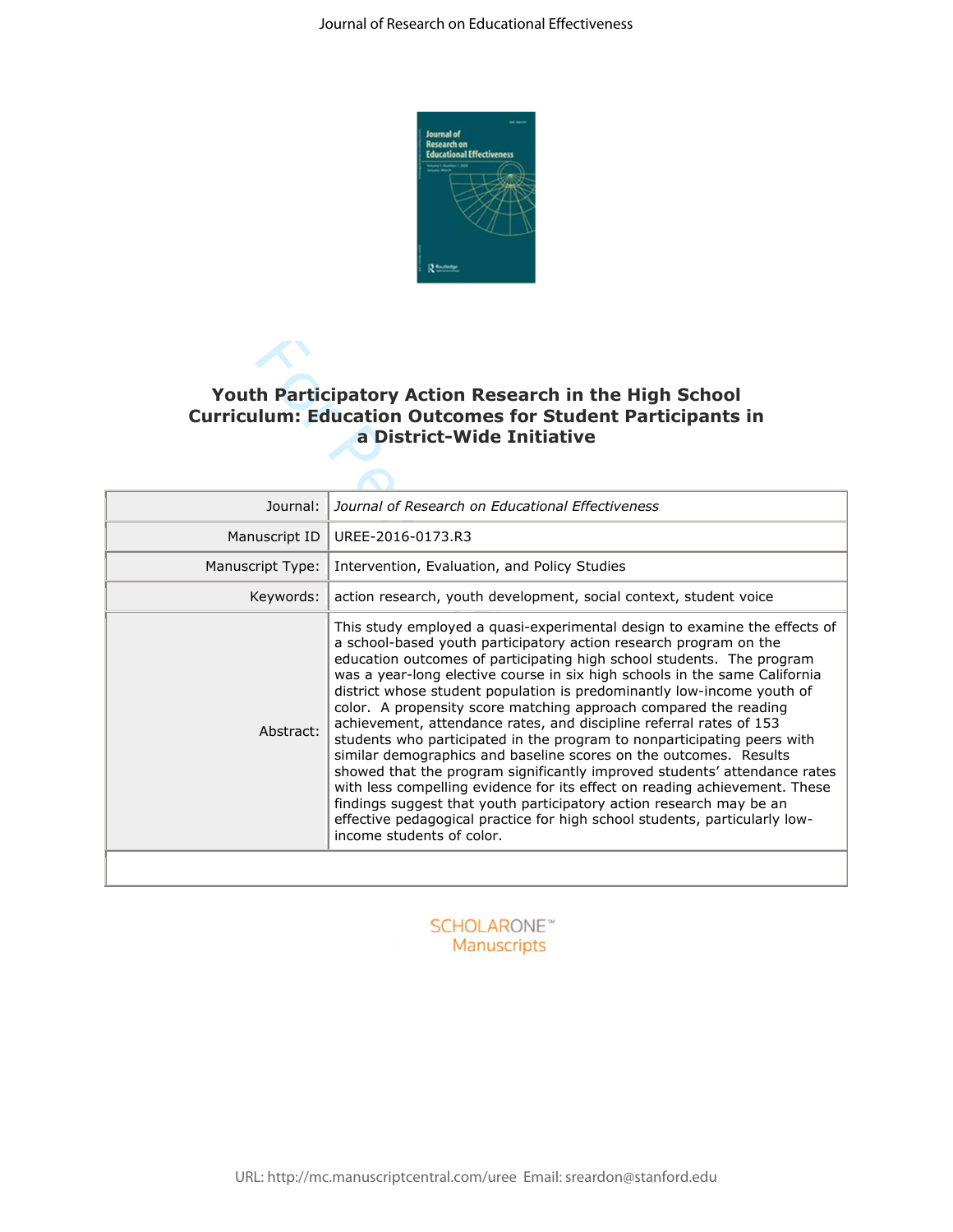#### YOUTH PARTICIPATORY ACTION RESEARCH IN THE CURRICULUM 1

#### **Abstract**

This study employed a quasi-experimental design to examine the effects of a school-based youth participatory action research program on the education outcomes of participating high school students. The program was a year-long elective course in six high schools in the same California district whose student population is predominantly low-income youth of color. A propensity score matching approach compared the reading achievement, attendance rates, and discipline referral rates of 153 students who participated in the program to nonparticipating peers with similar demographics and baseline scores on the outcomes. Results showed that the program significantly improved students' attendance rates with less compelling evidence for its effect on reading achievement. These findings suggest that youth participatory action research may be an effective pedagogical practice for high school students, particularly low-income students of color.

*Keywords:* action research; youth development; social context; student voice

**PLANCE**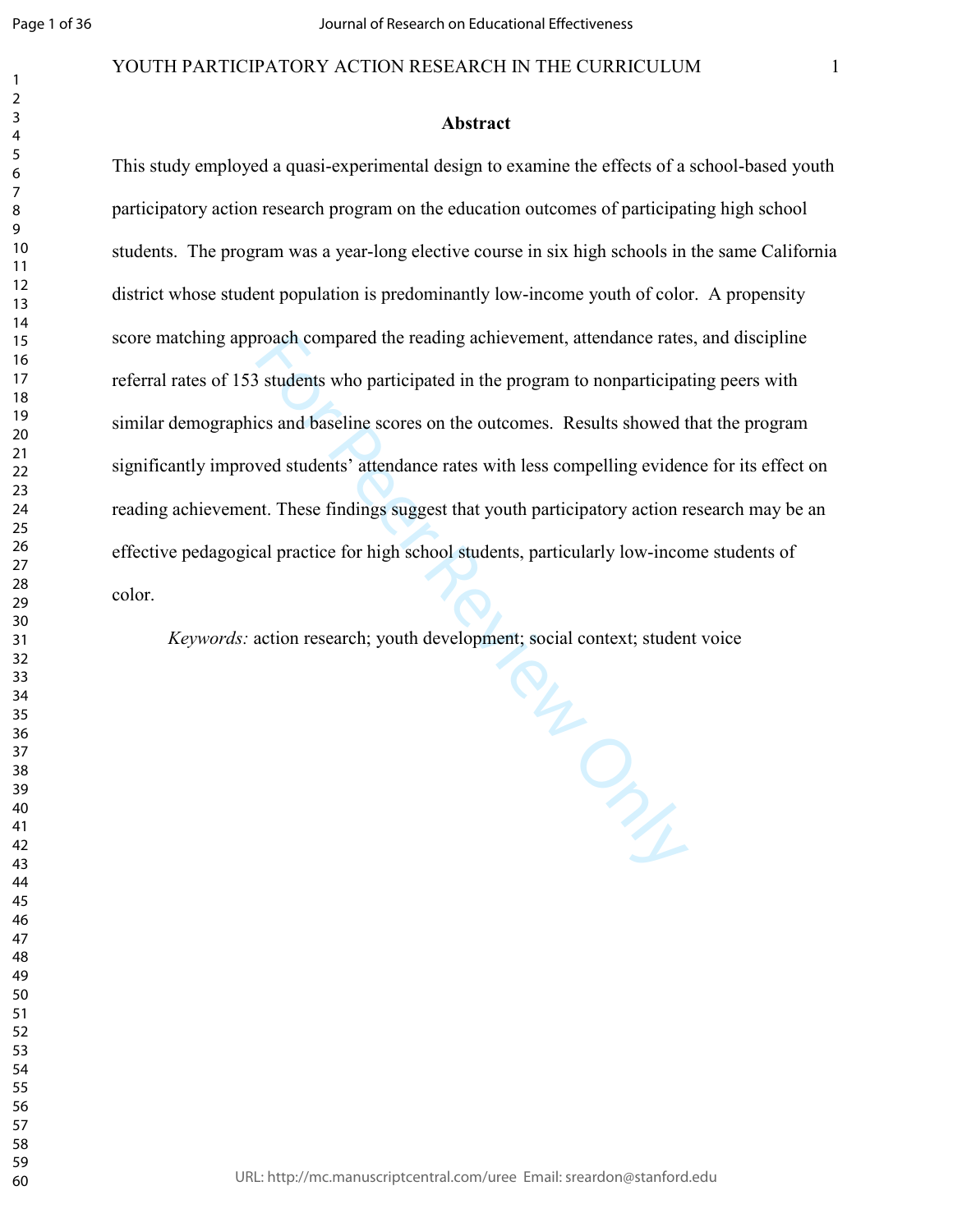# **Youth Participatory Action Research in the High School Curriculum: Education outcomes**

**for Student Participants in a District-Wide Initiative** 

mmunities or schools that they wish to ameliorate, collectivellem, analyzing the data, and using the results as the basis e, 2008; Foster-Fishman, Law, Lichty, & Aoun, 2010; Me ursive, with problem identification beginning Youth participatory action research (YPAR) has emerged in recent decades as a promising strategy for improving youths' social, emotional, and cognitive outcomes. Procedurally, YPAR engages groups of young people in a process of identifying a practical problem in their communities or schools that they wish to ameliorate, collecting data to better understand the problem, analyzing the data, and using the results as the basis for action (Cammarota & Fine, 2008; Foster-Fishman, Law, Lichty, & Aoun, 2010; McIntyre, 2000). This process is often recursive, with problem identification beginning anew upon completion of an action. YPAR is most commonly implemented in the context of out-of-school programs and activities for youth, but there are more and more instances of YPAR methodologies being infused into secondary school curricula and processes (e.g., Cabrera, Milem, Jaquette, & Marx, 2014; Ozer et al., 2008; Voight, 2015).

 YPAR is conceptually rooted in the critical pedagogy of Paulo Freire, wherein groups of people who suffer from political, economic, social, and other forms of oppression work to better understand the causes and contexts of their oppression and subsequently take action to mitigate it. Its applications may have particular relevance for youth who experience marginalization based on race, ethnicity, social class, and other areas of difference, since the problems in these youths' communities and schools are often more systematic and obstructive of positive outcomes. Indeed, most examples of YPAR documented in the scholarly literature involve low-income youth of color (e.g., Duncan-Andrade & Morrell, 2008; Ginwright, Noguera, & Cammarota, 2006).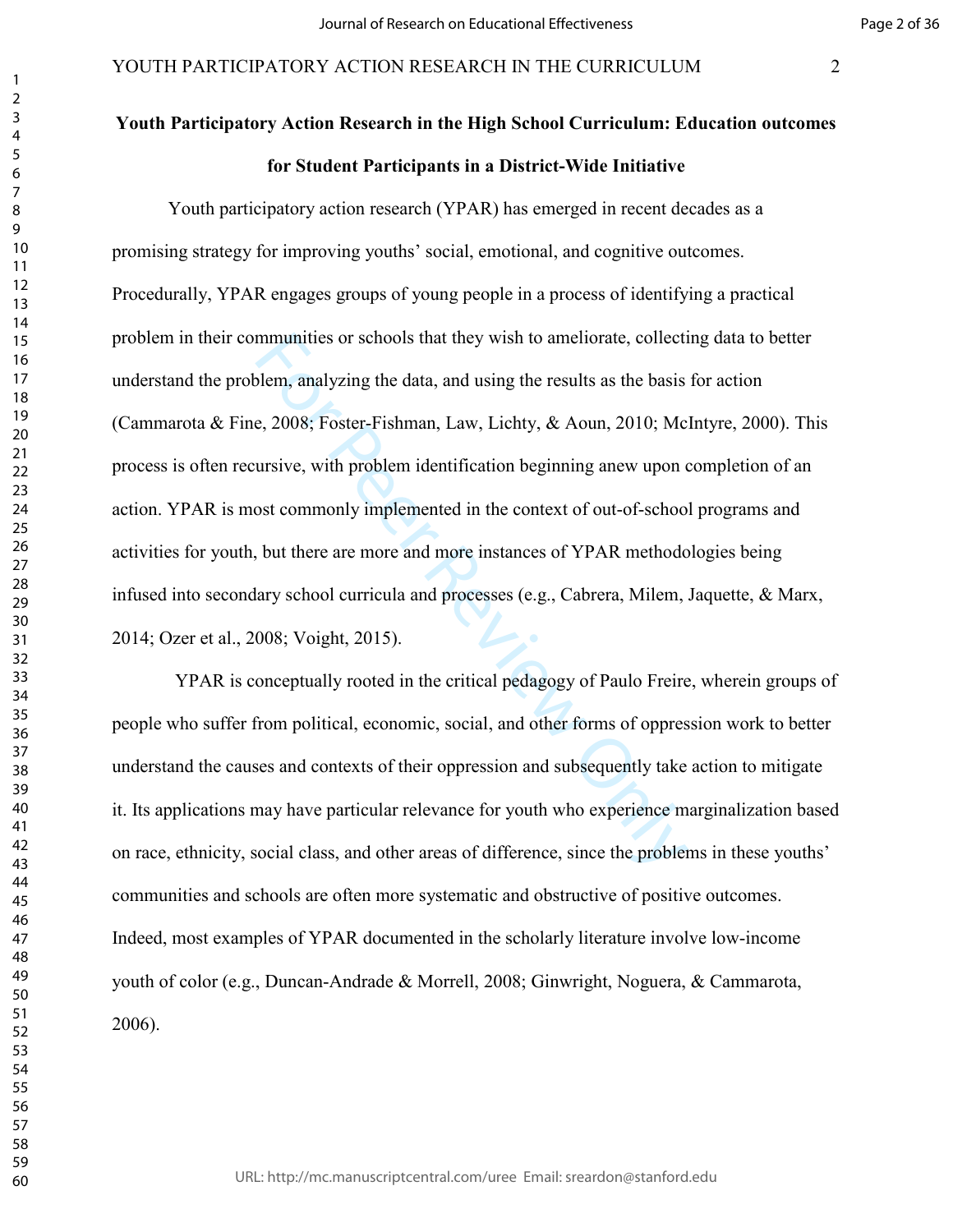#### YOUTH PARTICIPATORY ACTION RESEARCH IN THE CURRICULUM 3

tcomes of YPAR suggest that YPAR may be a promising a<br>emic and behavioral outcomes of youth, in general, and lo<br>The evidence for these individual benefits of YPAR derive<br>se studies of YPAR programs in out-of-school setting While changing settings and social structures to make them less oppressive is a central goal of YPAR, a growing body of empirical evidence documents benefits to individual youth who participate in YPAR. Youth who engage in YPAR have been shown to enjoy higher levels of mental health, psychological empowerment, and civic behaviors as well as academic engagement (as documented in the literature review below). These findings regarding the individual-level outcomes of YPAR suggest that YPAR may be a promising approach to improving the academic and behavioral outcomes of youth, in general, and low-income youth of color, in particular. The evidence for these individual benefits of YPAR derives predominantly from qualitative case studies of YPAR programs in out-of-school settings. This study uses a quasi-experimental approach to examine the effect of a school-based YPAR initiative on the academic achievement, attendance, and discipline of participating students. In so doing, this study adds a quantitative dimension to the growing evidence base supporting the potential of YPAR as an educational intervention.

# **Literature Review**

#### **What is YPAR?**

YPAR is a pedagogy that positions youth as equals to adults and is intended to produce or unearth local knowledge that can be immediately used to solve practical problems. In YPAR, the relationship of teacher and student is more horizontal than in traditional pedagogies, with youth participants largely guiding the process and teachers or other adults taking an auxiliary role of facilitator or ally (Cammarota  $\&$  Fine, 2008). Participating youth learn a range of research skills to generate knowledge about an issue of their choosing. These research skills may include reviewing existing research, survey data collection, facilitating qualitative interviews and focus groups, and data analysis. Youth also learn skills to apply the results of their research to take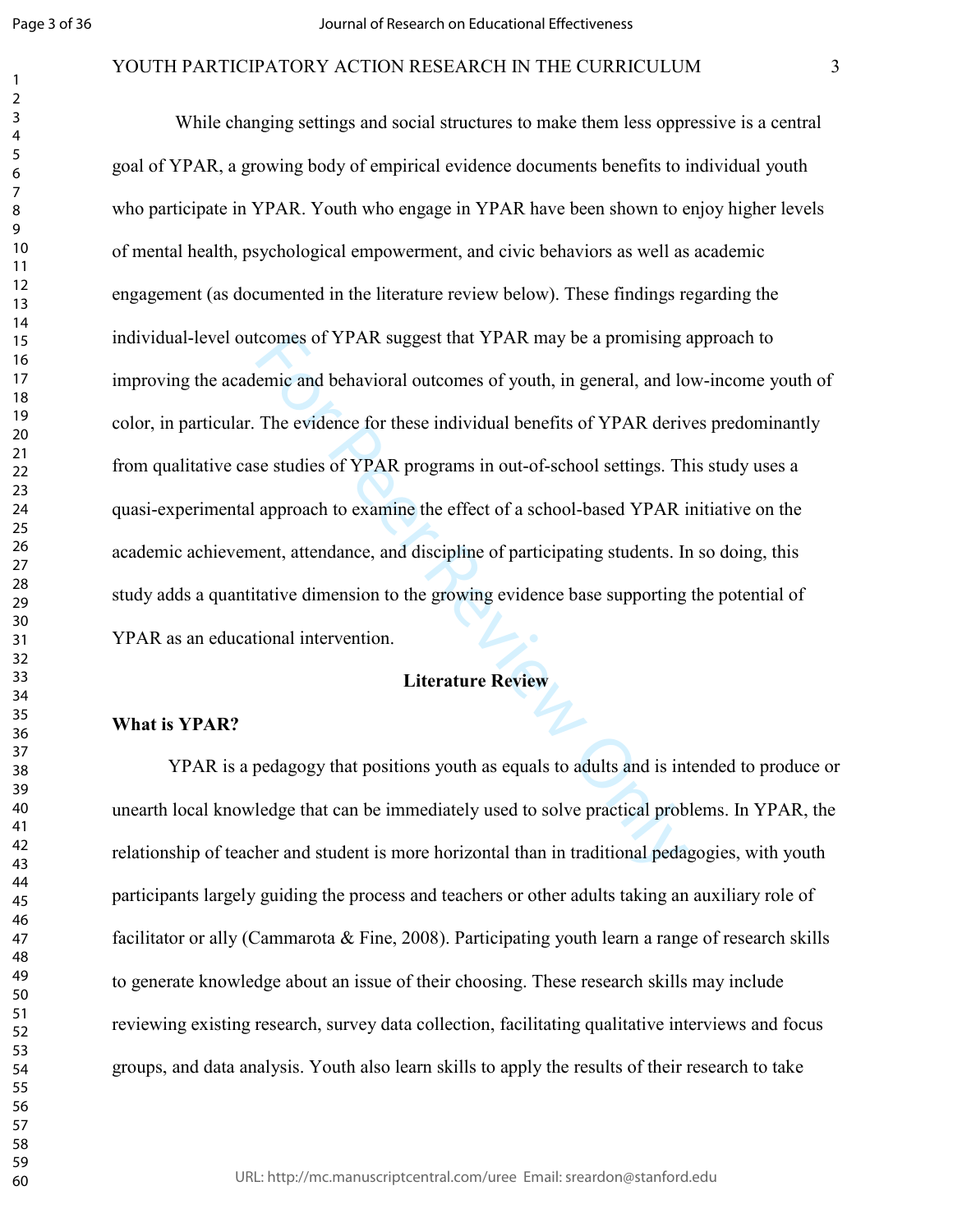action on the focal issue. For example, youth involved with a community organization in California identified community violence as a serious problem and thereafter created and administered a survey to over 7,000 local youth that asked them about their experiences with violence and how they believed it could best be addressed (Dolan, Christens, & Lin, 2015). The youth used the results of their research (which showed that three-quarters of survey respondents had experienced violence in their neighborhoods and schools) to advocate for the municipal government to create programs to prevent violence and support positive youth development.

blence in their neighborhoods and schools) to advocate for<br>te programs to prevent violence and support positive youth<br>stinguished from other forms of youth civic engagement li<br>y its emphases on youth leadership and identit YPAR is distinguished from other forms of youth civic engagement like service-learning and volunteering by its emphases on youth leadership and identity, the use of research, and achieving lasting social change by addressing the root causes of problems (Diemer, Voight, & Mark, 2011; Ginwright & James, 2002). Whereas in traditional forms of youth civic engagement, adults often determine the curriculum and modes of participation, in YPAR youth have authentic and central voice in decision-making, from identifying the issue to determining the course of action. Compared to other forms of youth civic engagement, in YPAR youth use the tools of research to create new knowledge about the issue on which they seek to make change. Finally, in YPAR, participants move beyond surface-level (often individual-level) explanations for issues like neighborhood violence or school dropout in an effort to comprehend and address the complex and various environmental precipitants. For example, if youth in a YPAR project initially identify school dropout as an issue, they would analyze a range of causes for the issue, including exclusionary discipline policies, lack of student support resources, systemic disengagement and choose one or more of these structural undercurrents as the focus of their research. There is evidence of marginalized youth using YPAR processes to successfully secure additional resources for school facilities improvement (Shah & Mediratta, 2008) and school-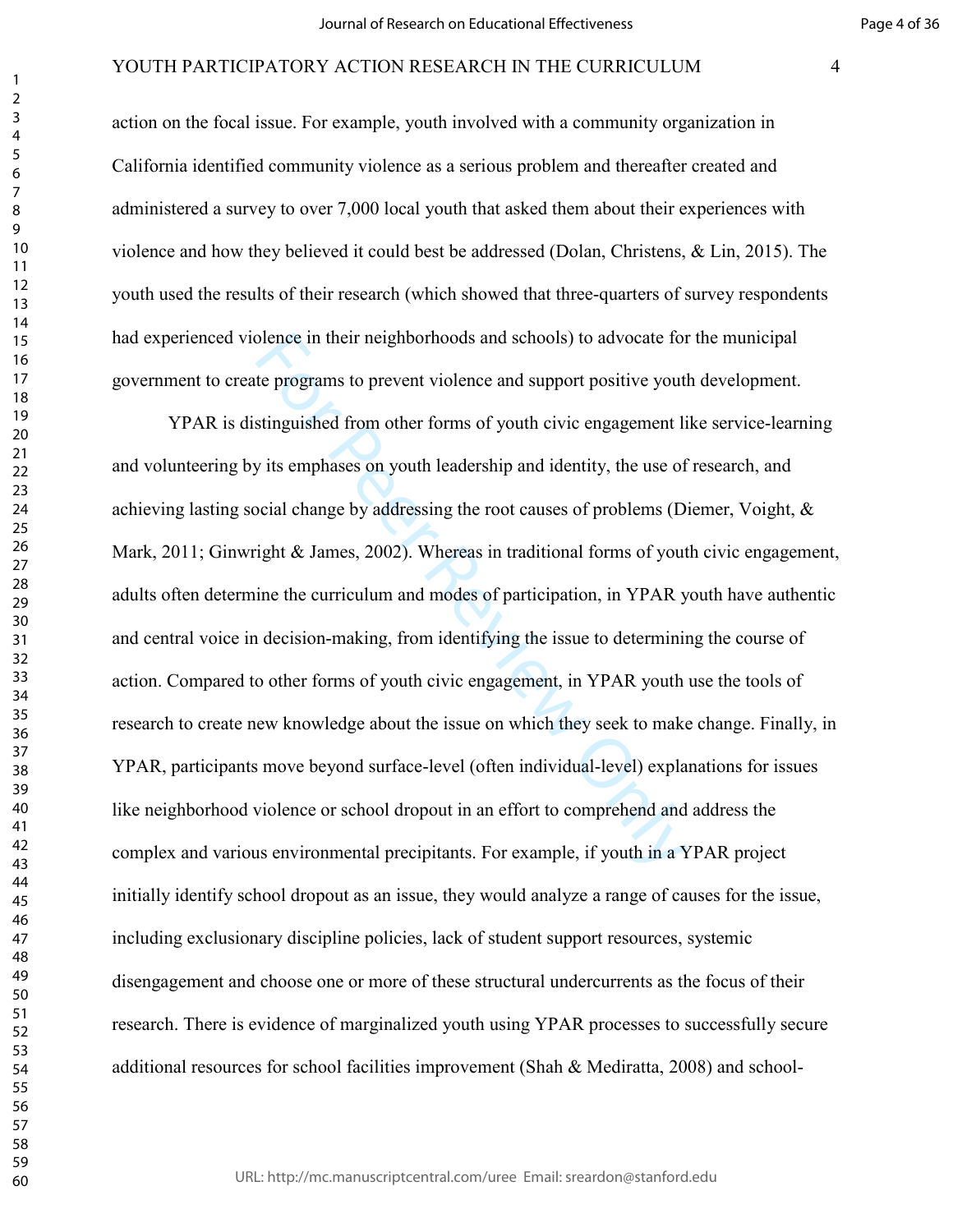#### YOUTH PARTICIPATORY ACTION RESEARCH IN THE CURRICULUM 5

based violence-prevention programming (Voight, 2015), disrupt the tracking of Englishlanguage learners to non-college-preparatory courses (Speer, 2008), and institute policies to address racial achievement gaps (Christens & Kirshner, 2011).

anderstand the structural forces that perpetuated their pove<br>action to redress them. YPAR has continued to be employ<br>by structural forces such as poverty and racism, predicate<br>aportant expertise and inherent commitments co This critical nature of YPAR has its roots in, among other traditions, the anti-oppressive pedagogy employed by Freire (1974) with poor rural participants in Brazil. His goal was to help participants better understand the structural forces that perpetuated their poverty and oppression and take collective action to redress them. YPAR has continued to be employed primarily with youth marginalized by structural forces such as poverty and racism, predicated on the belief that these youth have important expertise and inherent commitments concerning issues that affect them and that they have a unique urgency to redress such structural forces that serve as barriers to their well-being and achievement (Fine, 2009; Watts, Griffith, & Abdul-Adil, 1999). A primary goal of YPAR, then, is to effect change in settings and systems. However, a multitude of research and theory suggests that it is also beneficial to individual youth participants.

#### **Links between YPAR and Improved Student Outcomes**

Disciplinarily, YPAR and other youth voice interventions have long been under the purview of youth development, not education (Cervone & Cushman, 2002). Only in the past decade or so have calls been made for YPAR to be included in formal school curricula and processes, including school counseling (Smith, Beck, Bernstein, & Dashtguard, 2014), social work (Johnston-Goodstar, 2013), school-based service-learning (Schensul & Berg, 2004), multicultural education (Irizarry, 2009), and schools' efforts to meet Common Core State Standards and standards established by subject-area professional associations (Duncan-Andrade & Morrell, 2008; Kornbluh, Ozer, Allen, & Kirshner, 2015). These calls raise the question as to

URL: http://mc.manuscriptcentral.com/uree Email: sreardon@stanford.edu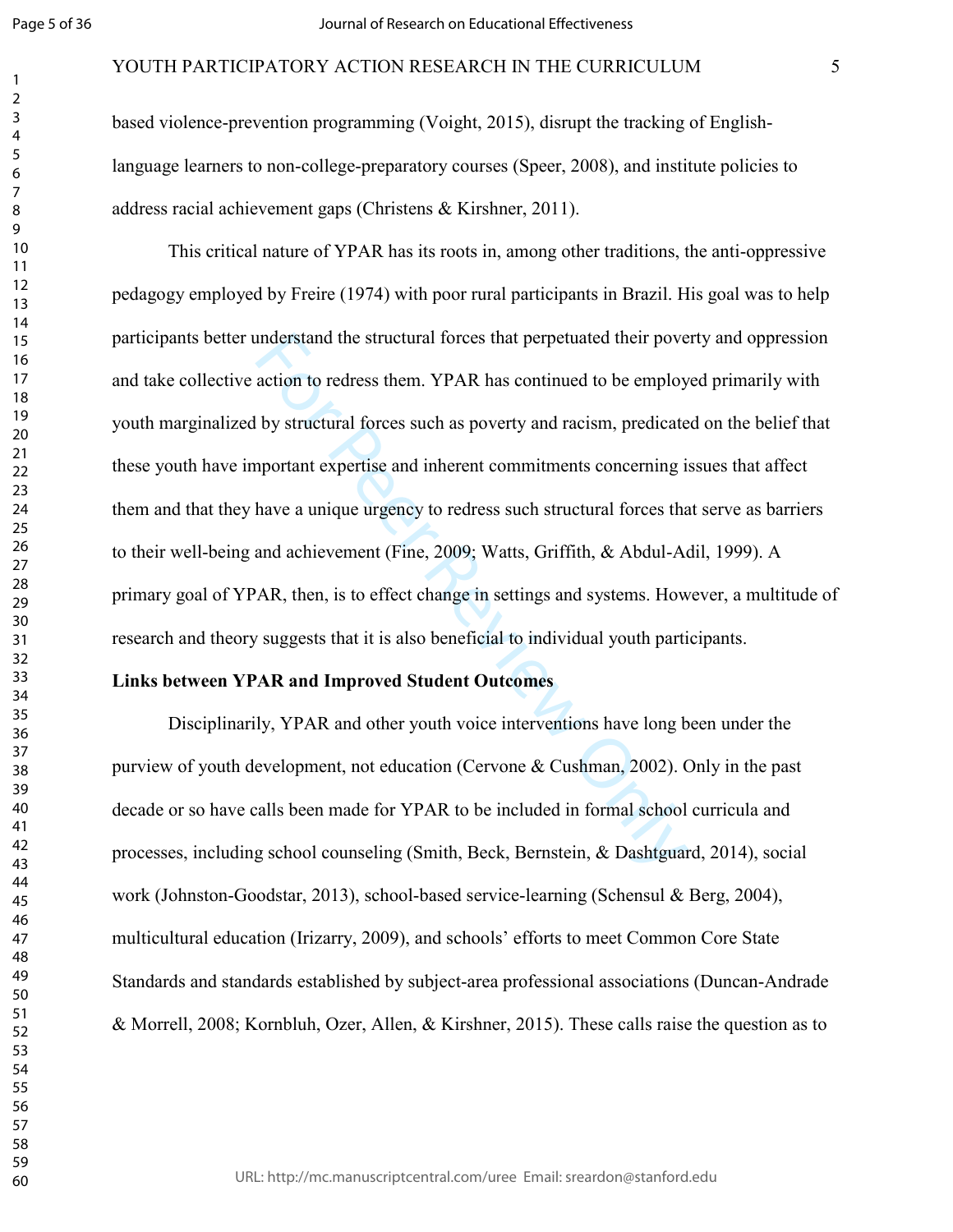whether YPAR affects the education outcomes with which educators are most preoccupied student academic achievement, engagement, and behavior.

ther argue that when students make personal connections the<br>achers, to instruction), they are more engaged and motiv.<br>t. These connections may be particularly important to ado<br>ng, and looking for applications for their uni Theoretically, when students are given a voice in influencing the process and content of their learning, the implicit expectations for students as thinkers and learners are elevated, which results in higher levels of school engagement (Carbonaro & Gamoran, 2002). Martin and Dowson (2009) further argue that when students make personal connections to their learning (i.e., to content, to teachers, to instruction), they are more engaged and motivated, which leads to greater achievement. These connections may be particularly important to adolescents, who are exploring, cultivating, and looking for applications for their unique identities (Cooper, 2013). Personal connections to learning may also be of particular importance to youth marginalized by systemic inequalities based on race and socioeconomic status, as low-income youth and youth of color may not identify with White, middle-class norms, language, and cultural practices often expressed in schools (Duncan-Andrade & Morrell, 2008; Paris, 2012). YPAR empowers students to name problems and choose practices, which creates spaces for the application of students' indigenous knowledge and experience. Several scholars have recently argued for YPAR as a strategy for increasing student academic achievement, particularly for students who experience some form of marginalization. Kornbluh and colleagues (2015) specifically showed how YPAR activities (e.g., problem identification, data collection, data analysis) align with the Common Core State Standards. Duncan-Andrade and Morrell (2008) demonstrated connections between YPAR and the disciplinary standards of the National Council of Teachers of English.

Despite these theoretical connections, there is little empirical evidence that speaks to the education outcomes for participating students. Other types of outcomes of YPAR have been identified in previous research, however, and some of these may be suggestive of YPAR's

URL: http://mc.manuscriptcentral.com/uree Email: sreardon@stanford.edu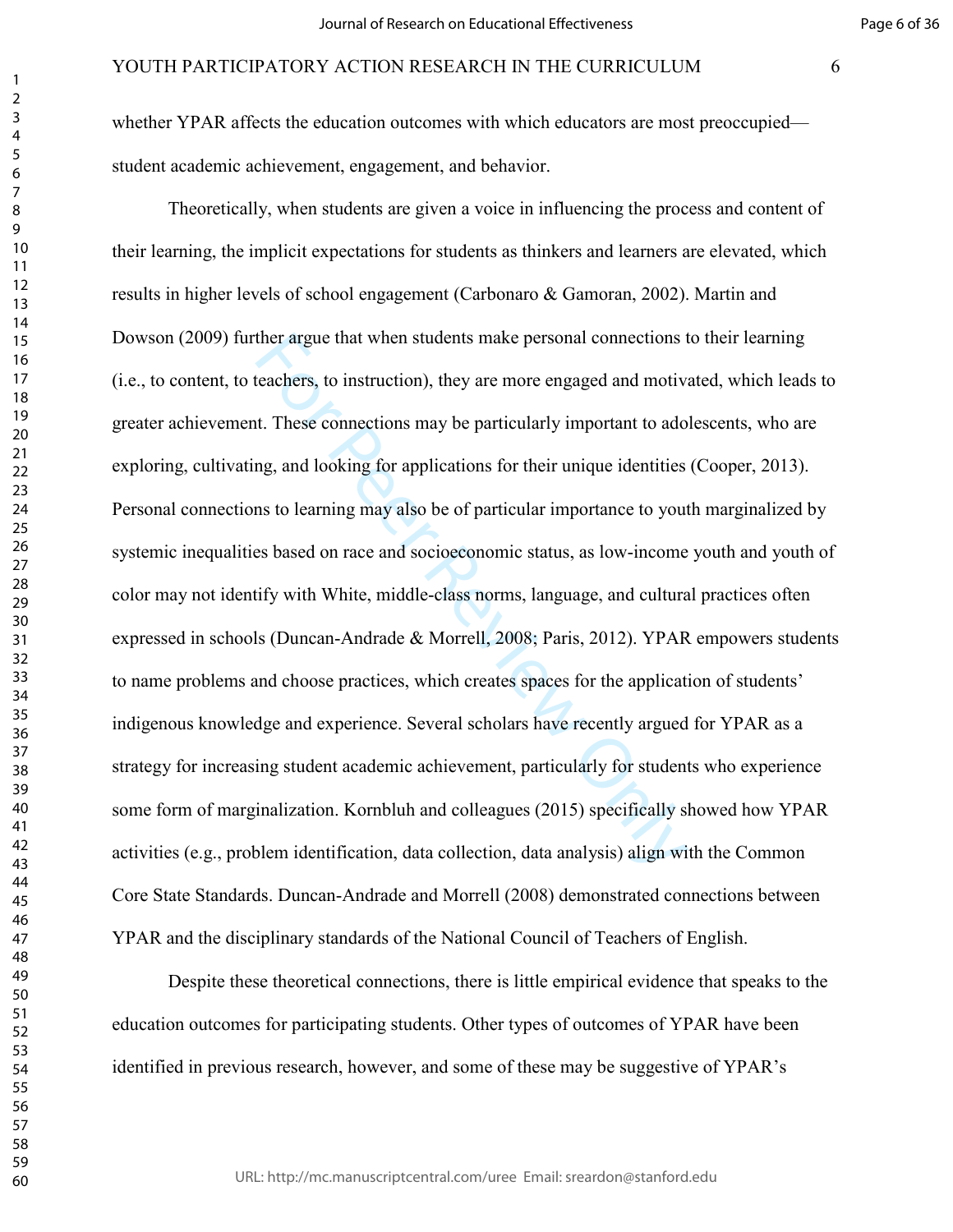#### YOUTH PARTICIPATORY ACTION RESEARCH IN THE CURRICULUM 7

potential to improve student achievement and engagement. Qualitative studies of YPAR initiatives in urban high schools showed that YPAR programs improved teacher-student relationships and gave students more agency and power in school decision-making (Giraldo-Garcia & Galletta, 2015; Ozer & Wright, 2012). A mixed-methods case study of a YPAR initiative at one urban middle school found that participating students developed a greater sense of ownership over their school and experienced improved relationships with adults in their school (Voight, 2015). Another qualitative study found that participating in YPAR increased students' connectedness to school and confidence as scholars (Taines, 2012). However, Taines notes that selection bias may be a concern in such investigations of YPAR, wherein student who already feel connected to school are more likely to elect to participate.

their school and experienced improved relationships with a<br>15). Another qualitative study found that participating in Y<br>thess to school and confidence as scholars (Taines, 2012).<br>bias may be a concern in such investigation Experimental and quasi-experimental research methods are rarely applied to examining the effectiveness of YPAR initiatives on student outcomes, but there are several exceptions. A study of a series of Mexican American studies elective courses in four high schools in the Tucson Unified School District employed a nonequivalent control group design with controls and found that the courses increased the likelihood that participating students passed the Arizona state standardized test and graduated from high school (Cabrera et al., 2014). The intervention examined in this study included many components, some of which aligned with the elements YPAR. Qualitative research of the same program has corroborated these findings (Romero, Arce, & Cammarota, 2009). A cluster-randomized experimental study of a similar elective course in five urban California high schools had a significant effect on participating students' psychological empowerment, including social and political skills, motivation to influence their schools and communities, and participatory behavior (Ozer & Douglas, 2013). Another study using a regression approach that did not account for selection bias (Holden, Crankshaw, Nimsch,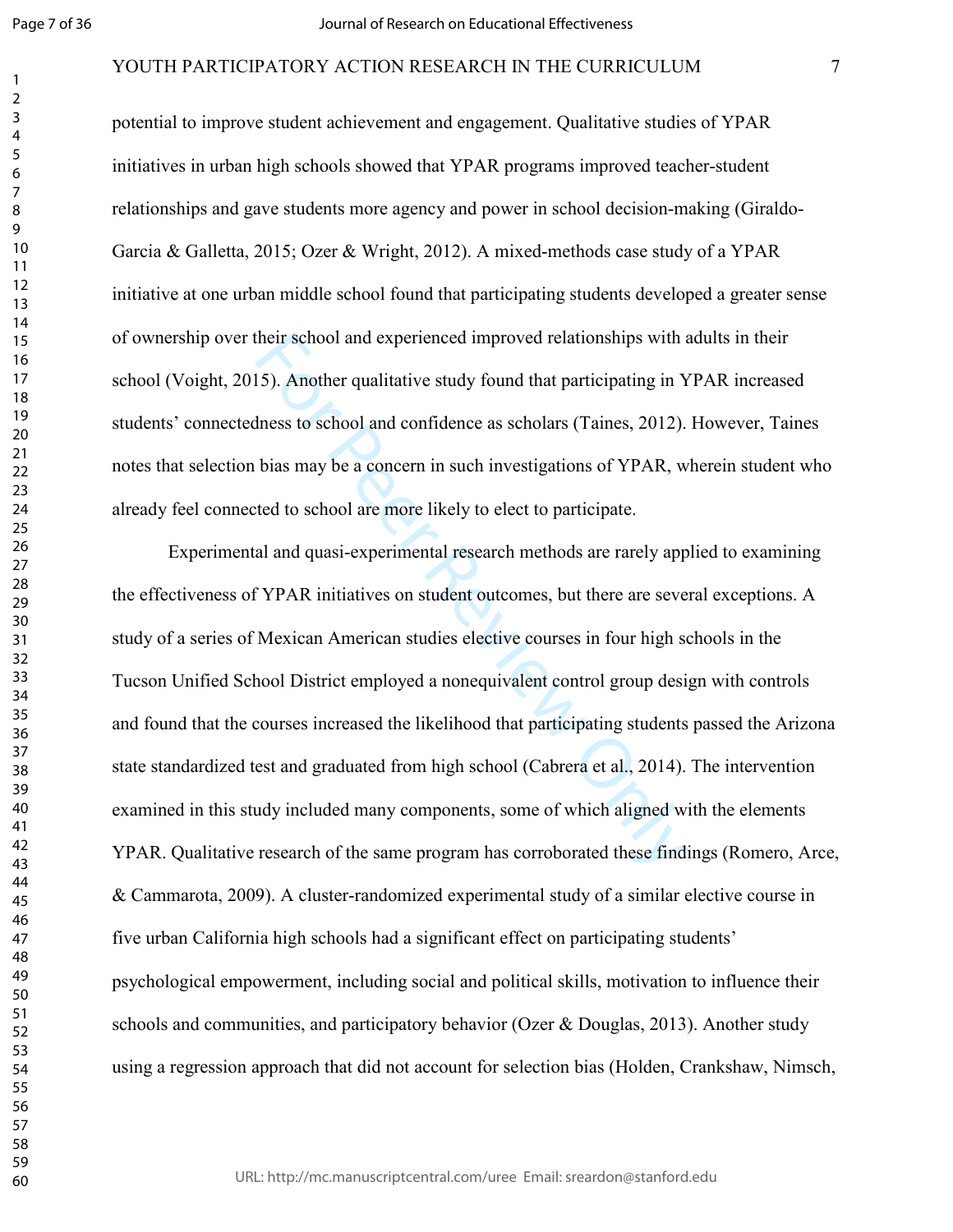Hinnant, & Hund, 2004) and another using qualitative methods (Morsillo & Prilleltensky, 2007) corroborated this latter finding. In sum, few studies have explored the effect of YPAR on student achievement and engagement, and those that have struggled to account for selection bias to the YPAR condition. Cabrera and colleagues (2014) study of the Tucson Mexican American studies program may be the nearest approximation of study of YPAR effects on participant education outcomes, but YPAR was a relatively ancillary component of that broader program, so it is impossible to isolate YPAR's unique effect.

#### **Rationale and Research Questions**

R was a relatively ancillary component of that broader pro<br>
expect PPAR's unique effect.<br>
Exerch Questions<br>
d above, its theoretical underpinnings suggest that particip<br>
dents' education outcomes, particularly for low-inco As described above, its theoretical underpinnings suggest that participation in YPAR may be beneficial to students' education outcomes, particularly for low-income youth of color. Related research supports this theoretical supposition, but no research has directly tested it using a quantitative approach. This study addresses this gap in the empirical literature on YPAR by posing the question: What is the effect of participating in a year-long YPAR high school course on the reading achievement and school engagement of high school students in a district that is composed largely of low-income youth of color?

#### **Methods**

#### **Site and Program**

The participating school district Hemet Unified School District (HUSD), is located in Southern California and covers one of the largest geographic areas of any district in the state, encompassing urban, suburban, and rural geographies. HUSD serves approximately 24,000 students in grades kindergarten through  $12<sup>th</sup>$ , the majority of whom are Latino/a and low-income, as indicated by eligibility for free and reduced-priced meals (FRM). The HUSD system includes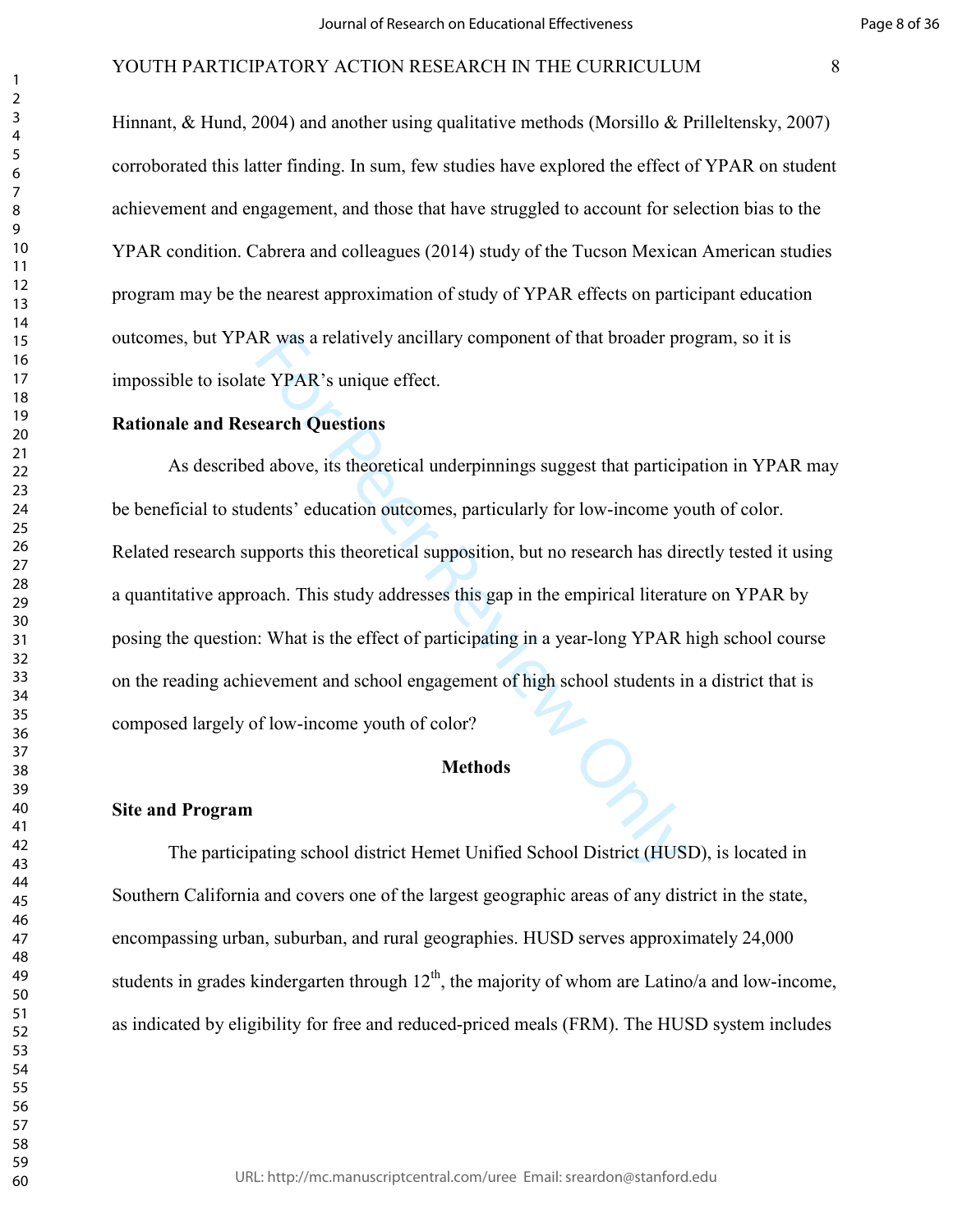$\mathbf{1}$  $\overline{2}$ 

#### YOUTH PARTICIPATORY ACTION RESEARCH IN THE CURRICULUM 9

11 elementary schools, three K-8 schools, four middle schools, four comprehensive high schools, one alternative high school, and one independent-study high school.

The district implemented YPAR as a high school elective course in the 2014-15 school year in six district high schools. Teams (referred to as student leadership teams) of approximately 30 students from each participating high school voluntarily enrolled in this course. The course initially involved training in facilitation, and the teams' first activities included facilitating whole-school student forums to identify and discuss issues that affected the well-being of local youth. The teams also administered surveys to their peers to generate quantitative data to aid in issue identification. Based on the outcomes of forums and surveys, student leadership teams from each school collaborated to identify substance use as a common cross-district issue to serve as the basis for subsequent research and action.

Initially involved training in facilitation, and the teams' first<br>g whole-school student forums to identify and discuss issu<br>youth. The teams also administered surveys to their peers<br>aid in issue identification. Based on t The YPAR course also incorporated fall and spring policy advocacy trainings for student teams that focused on environmental prevention policies designed to reduce and eliminate tobacco use. Students researched effective advocacy practices for preventing tobacco use and devised an action plan. Thereafter, students began attending city council meetings and ultimately organized and delivered presentations to the city council on the detrimental health effects of firstand second-hand tobacco and electronic cigarette use, the impact of tobacco waste on local communities, and the positive impact of non-tobacco-use social norms on children, teens and young adults. Following these presentations (and due, in part, to them), the city council voted to enact a landmark ordinance for the City of Hemet that banned tobacco use in city parks, outdoor dining facilities, and multi-family housing units with the city boundaries.

#### **Sample**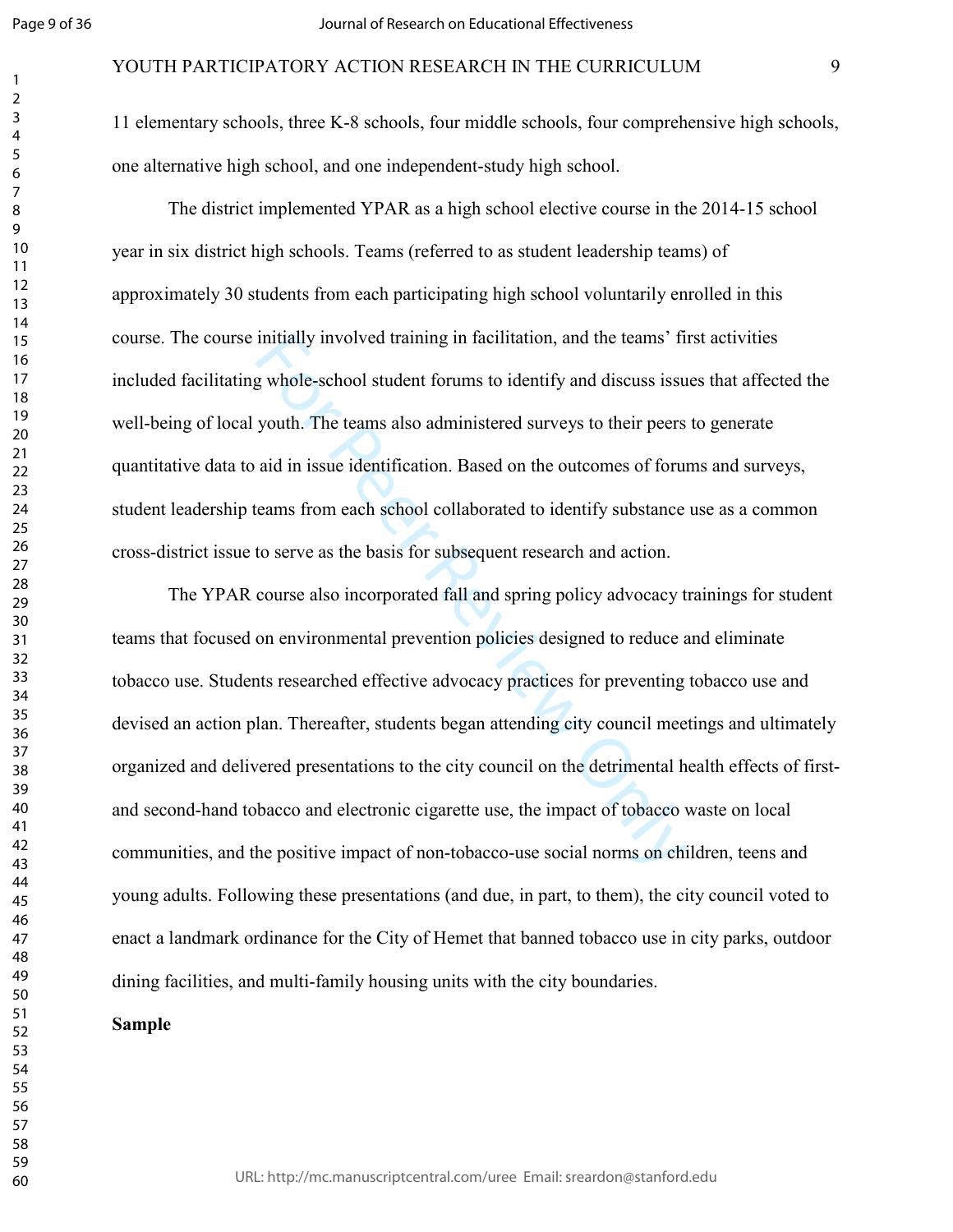The study sample consisted of 6,340 district high school students, which included all district high school students who were also enrolled in the district the previous school year and attended a district school at least 50% of school days in the program year (the latter filter eliminated only 1% of cases). The sample was split approximately equally across grade levels 9 to 12 (21.8%, 24.8%, 26.7%, 26.7%, respectively). Just over half (52.6%) of the sample was male. The most common racial/ethnic group was Latino/a (52.7%), followed by White (31.4%), Black (8.6%), and Asian (3.3%). Approximately three-quarters (73.5%) of the sample was lowincome, determined by eligibility for FRM.

#### **Measures**

mmon racial/ethnic group was Latino/a (52.7%), followed<br>Asian (3.3%). Approximately three-quarters (73.5%) of the<br>By eligibility for FRM.<br>Leluding information on student ethnicity, race, gender, FRP<br>of of record derived fr All data, including information on student ethnicity, race, gender, FRM eligibility, grade in school, and school of record derived from district administrative records. The use of administrative data resulted in almost no missing data. Descriptive statistics for all study variables are shown in Table 1 for all sample students, YPAR participants, and non-participants, respectively.

**YPAR participation.** Students who were enrolled in the year-long YPAR elective course were considered to be in the YPAR treatment group. These students numbered 153 in the study sample. Other students were considered to be in the control group, numbering 6,187. Contingency table chi-squared tests found no significant differences between YPAR participants and nonparticipants in terms of FRM eligibilty and race/ethnicity. However, YPAR participants were 72.2% female  $(p < .001)$  and were more likely to be upperclassmen  $(p < .01)$ .

**Academic achievement.** Four of 6 sample schools administered the Measures of Academic Progress (MAP) reading assessment of the Northwest Evaluation Association (NWEA) to students in grades 9 and 10. In total, 1,305 students in grades 9 and 10 completed the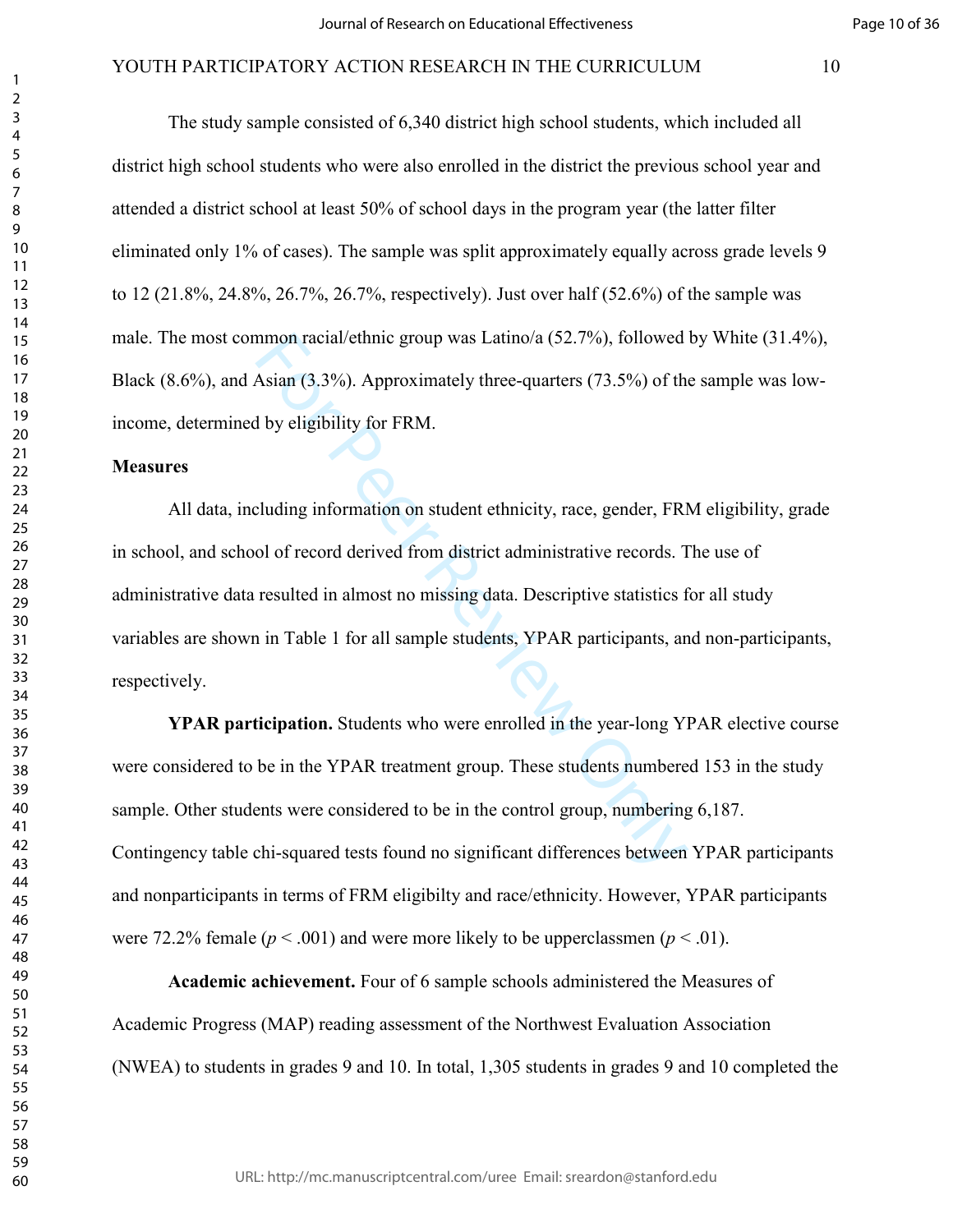#### YOUTH PARTICIPATORY ACTION RESEARCH IN THE CURRICULUM 11

test in the program year and the prior school year. According to the test publisher, the 2015 national means and standard deviations for grade 9 students on the reading test were 221.9 and 16.21 and for grade 10 students 221.2 and 17.48 (NWEA, 2015). The mean and standard deviation for the present sample in the program year were 218.69 and 15.08, respectively.

mey with which they received discipline referrals. Sample<br>ce rates were calculated as the percentage of days enrolled<br>pl. Students' attendance rates from the year prior to the YP<br>013-14) were treated as "pretest" measures **School engagement.** School engagement was operationalized using students' attendance rates and the frequency with which they received discipline referrals. Sample students' individual attendance rates were calculated as the percentage of days enrolled in the district that they attended school. Students' attendance rates from the year prior to the YPAR program implementation (2013-14) were treated as "pretest" measures of attendance. The mean attendance rate in the district in the program and the prior year was approximately 95%. For each student in the sample, a discipline referral rate was calculated that indicated the number of office discipline referrals received per 100 days of school attended. Students' discipline rates from the year prior to the YPAR program implementation (2013-14) were treated as "pretest" measures of discipline referrals. The mean discipline referral rate in the program year was 0.39.

#### **Research design**

A quasi-experimental research design was employed to determine whether participating in YPAR improved students' education outcomes. Due to the nonrandom process through which students enrolled in the YPAR course, students who self-selected to enroll in the course may be qualitatively different from other students. To account for this potential selection bias, a propensity score matching approach was employed to estimate the effect of YPAR by comparing outcomes of participating and nonparticipating students who were similar on certain observed characteristics. Propensity score matching was recommended by Schneider and colleagues

URL: http://mc.manuscriptcentral.com/uree Email: sreardon@stanford.edu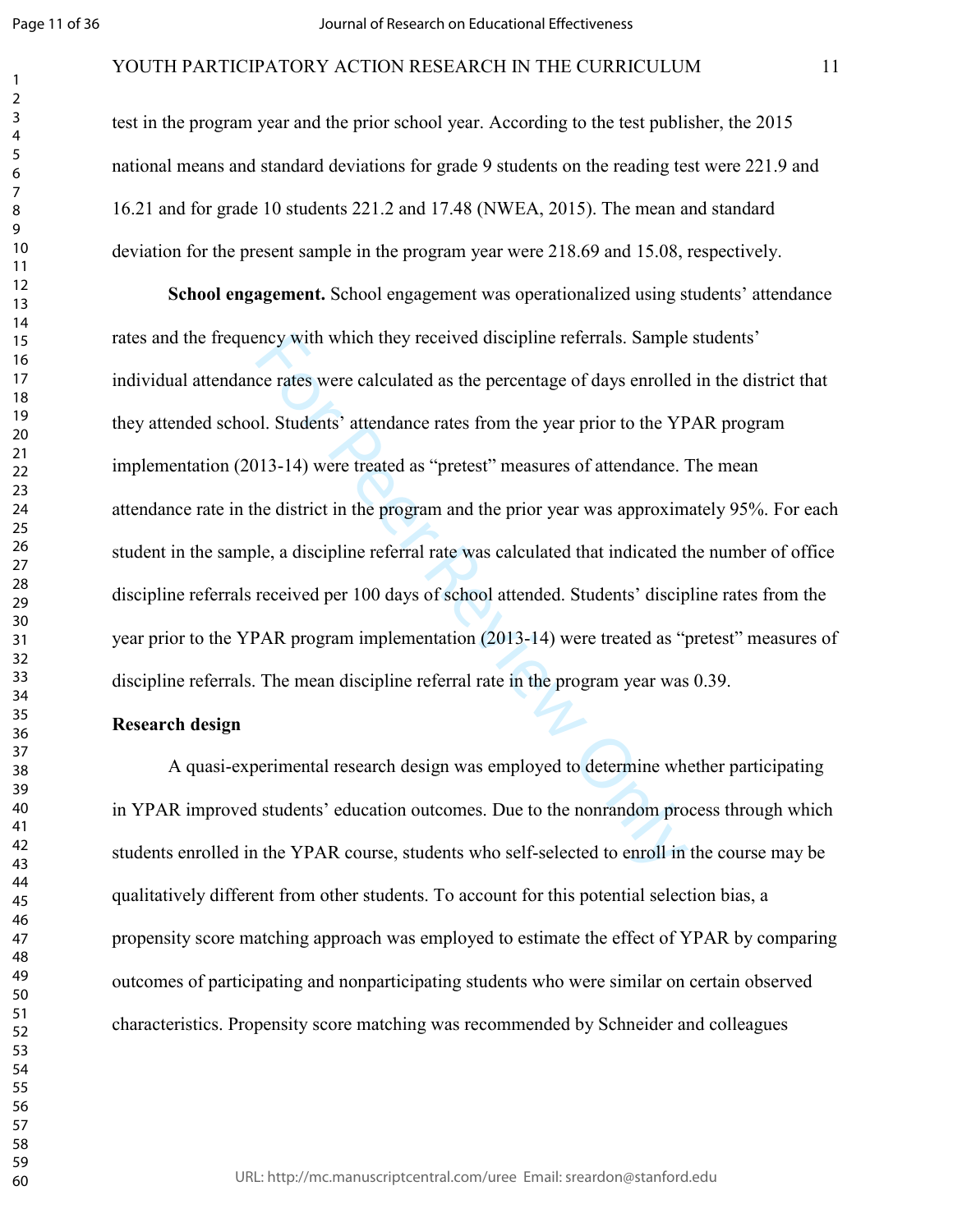(Schneider, Carnoy, Kilpatrick, Schmidt, & Shavelson, 2007) as a model practice for estimating causal effects with observational data.

The present study estimated the average treatment effects of YPAR, which involves imputing the missing potential value for each subject had they been in the opposite treatment condition based on information from similar subjects in the opposite treatment condition (Guo & Fraser, 2015; Rosenbaum & Rubin, 1983). The average treatment effect is the average effect, at the population level, of moving an entire population from untreated to treated (Austin, 2011) or, in the present case, the effect if all district students would have participated in YPAR.

the average treatment effect is the l, of moving an entire population from untreated to treated<br>al, of moving an entire population from untreated to treated<br>the effect if all district students would have participated in<br>sc Propensity score matching adjusts only for observed student characteristics; therefore while the probability that a relevant variable has been omitted from analysis is reduced, it is not eliminated, as unobserved variables (e.g., motivation or parent involvement) may correlate both with program participation and target outcomes. In fact, as Steiner and Kim demonstrate , correcting for observed covariates, as with propensity score matching, may actually increase bias in estimates of effect. Chen and Kaplan (2015) found propensity score matching to produce the least biased treatment effects compared other estimation procedures for treatment effects using propensity scores, including stratification and weighting methods. An important observed characteristic to include in propensity score matching models is a pretest measure of the outcome, which Steiner and colleagues (Steiner, Cook, Shadish, & Clark, 2010) argue typically provide the best grounds for ignoring selection bias. This study included pretest measures of the outcome in all models, as explained in more detail in the analytic plan section below.

#### **Analytic Plan**

**Matching cases across conditions.** For each sample student a propensity score was estimated that reflects her or his likelihood of participating in YPAR as a function of a series of

URL: http://mc.manuscriptcentral.com/uree Email: sreardon@stanford.edu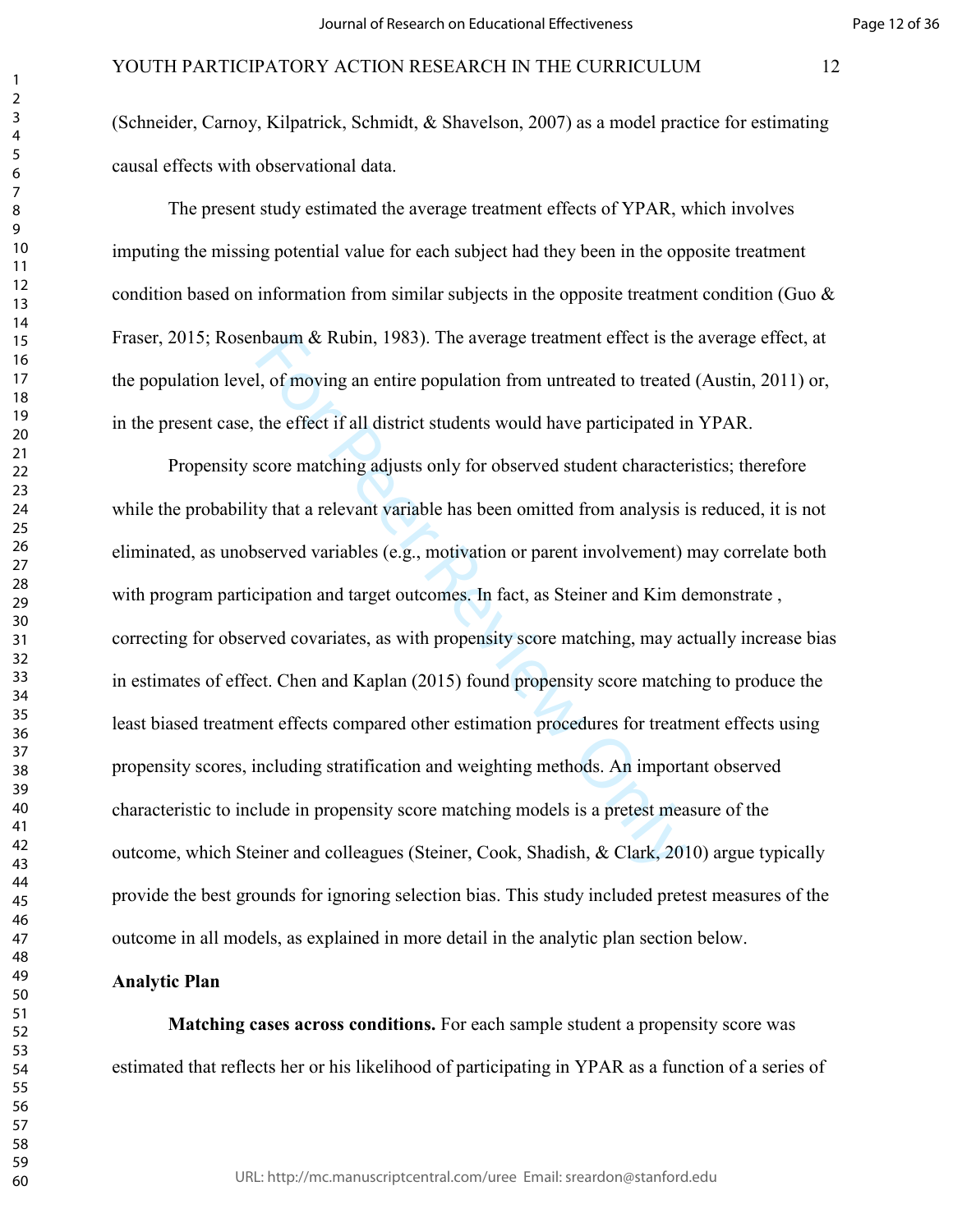Page 13 of 36

123456789

# YOUTH PARTICIPATORY ACTION RESEARCH IN THE CURRICULUM 13

observed variables. Specifically, propensity scores were estimated using separate logistic regression models for each of the six schools represented by the following generic equation

$$
\ln\left(\frac{P_i}{1-P_i}\right) = \beta_0 + \sum_{k=1}^4 \beta_k \text{ Baseline}_i + \sum_{l=5}^{13} \beta_l \text{ Demographies}_i
$$

1.e., 2013-14) attendance rates, discipline referral rates, sue district (and readings test scores in tests of the effect of Y students' demographics (i.e., three binary variables for race, FRM, three binary variables for where  $P$  is the probability of a student  $i$  participating in YPAR and is a linear function of the student's baseline (i.e., 2013-14) attendance rates, discipline referral rates, suspension rates, and days enrolled in the district (and readings test scores in tests of the effect of YPAR on reading achievement), and students' demographics (i.e., three binary variables for race/ethnicity, a binary variable for gender, FRM, three binary variables for grade level, days enrolled in the district in the program year). Inclusion of baseline measures of the outcome in propensity score estimation is generally the best justification for strong ignorability of selection bias (Steiner et al., 2010). The choice of model covariates was also motivated by extant research and theory, which suggests that young people who are more engaged in school are more likely to participate in YPAR-related activities (Taines, 2012), justifying the inclusion of pretest attendance, discipline, achievement, and enrollment in the model. Furthermore, low-income youth are less likely to be involved in civic activities like YPAR, and there are differences in youth civic engagement based on race/ethnicity (Hart & Atkins, 2002; Voight & Torney-Purta, 2013), justifying the inclusion of demographic variables in the model.

Individual case matching with replacement was employed using the *psmatch2* command in Stata 14, wherein each individual student—treatment and control—was matched with one same-school student (i.e., matching was conducted separately within each sample school) from the opposite condition with the nearest propensity score, with the requirement that the distance between matched propensity scores (i.e., caliper) be no greater than 0.25 standard deviations of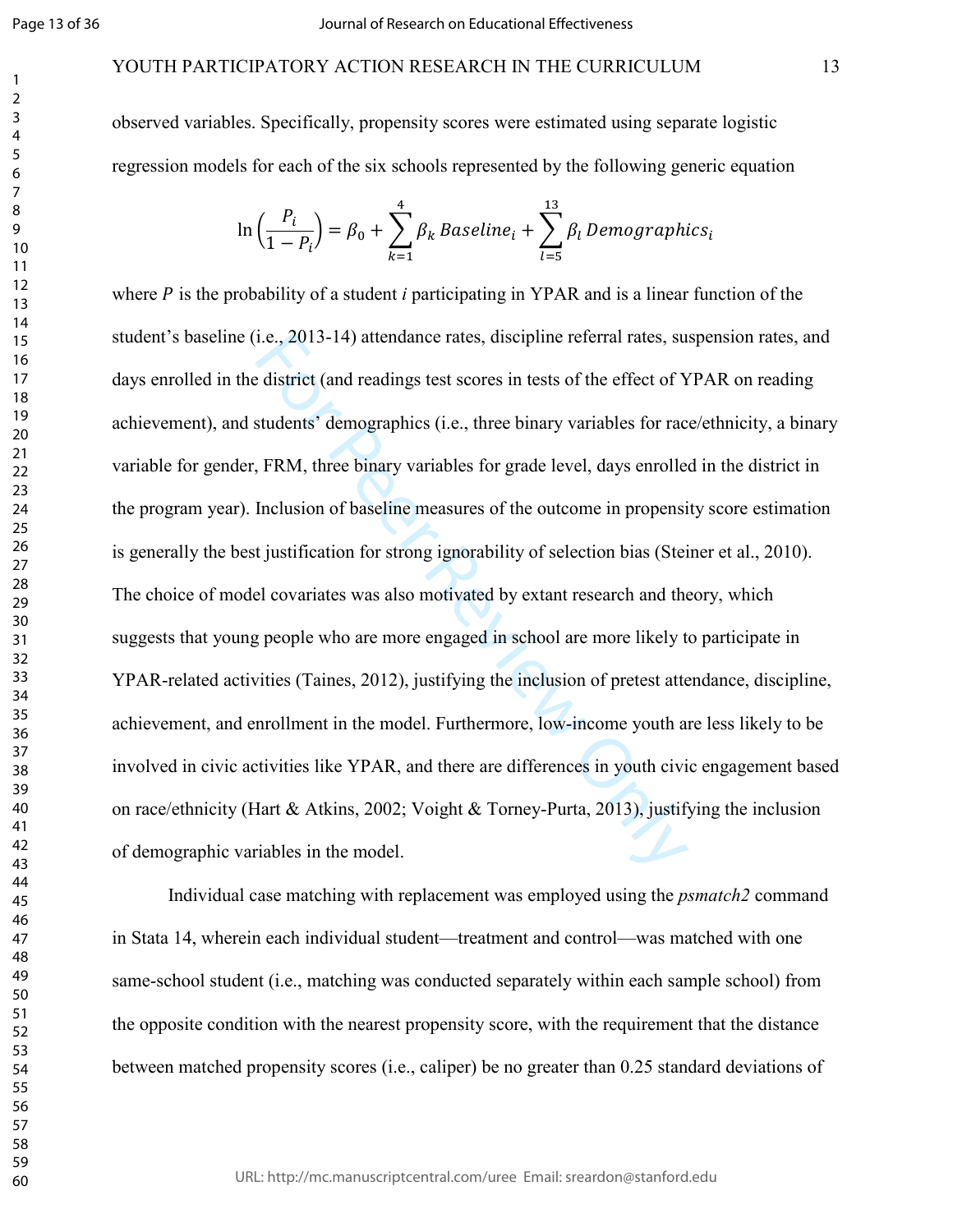the sample propensity scores (the caliper recommended by Cochran & Rubin, 1973). Matching with replacement allows each unit to be used as a match more than once, which Abadie and Imbens (2006) showed to produce matches of higher quality and with less bias. Students who were not matched within the requisite caliper were not included in the estimation of average treatment effects. A common support condition was applied wherein treatment observations whose propensity scores were higher than the maximum or less than the minimum of the controls were dropped not included in the estimation of average treatment effects.

cores were higher than the maximum or less than the minincluded in the estimation of average treatment effects.<br> **tof covariate balance between matched pairs.** Statistica<br>
ssed the degree to which the matched groups was si **Assessment of covariate balance between matched pairs.** Statistical tests of postmatch balance assessed the degree to which the matched groups was similar, on average, on observed characteristics. These tests included *t* tests for equality of covariate means in the two groups; the standardized percentage bias, which is the percent difference of the sample means in the intervention and control groups as a percentage of the square root of the average of the sample variances in the two groups (comparable to the standardized mean difference; Rosenbaum & Rubin, 1985); and, for continuous covariates, the variance ratio of intervention over control groups, which should equal 1 if there is perfect balance. Further, visual comparisons of kernel density distributions of covariates and propensity scores of the YPAR and control groups provided descriptive evidence for balance in covariate distributions between groups.

**Estimation of the effects of YPAR.** Average treatment effects of YPAR on students' attendance rates, discipline referral rates, and reading achievement, *β*, were estimated using separate linear regressions (for each outcome) of each individual *i*'s outcome *Y* on the binary YPAR treatment variable with analytic weights to indicate the number of times a particular student was matched, expressed by the equation:

$$
Y_i = \alpha + \beta \times YPAR_i + e_i
$$

URL: http://mc.manuscriptcentral.com/uree Email: sreardon@stanford.edu

 $\mathbf{1}$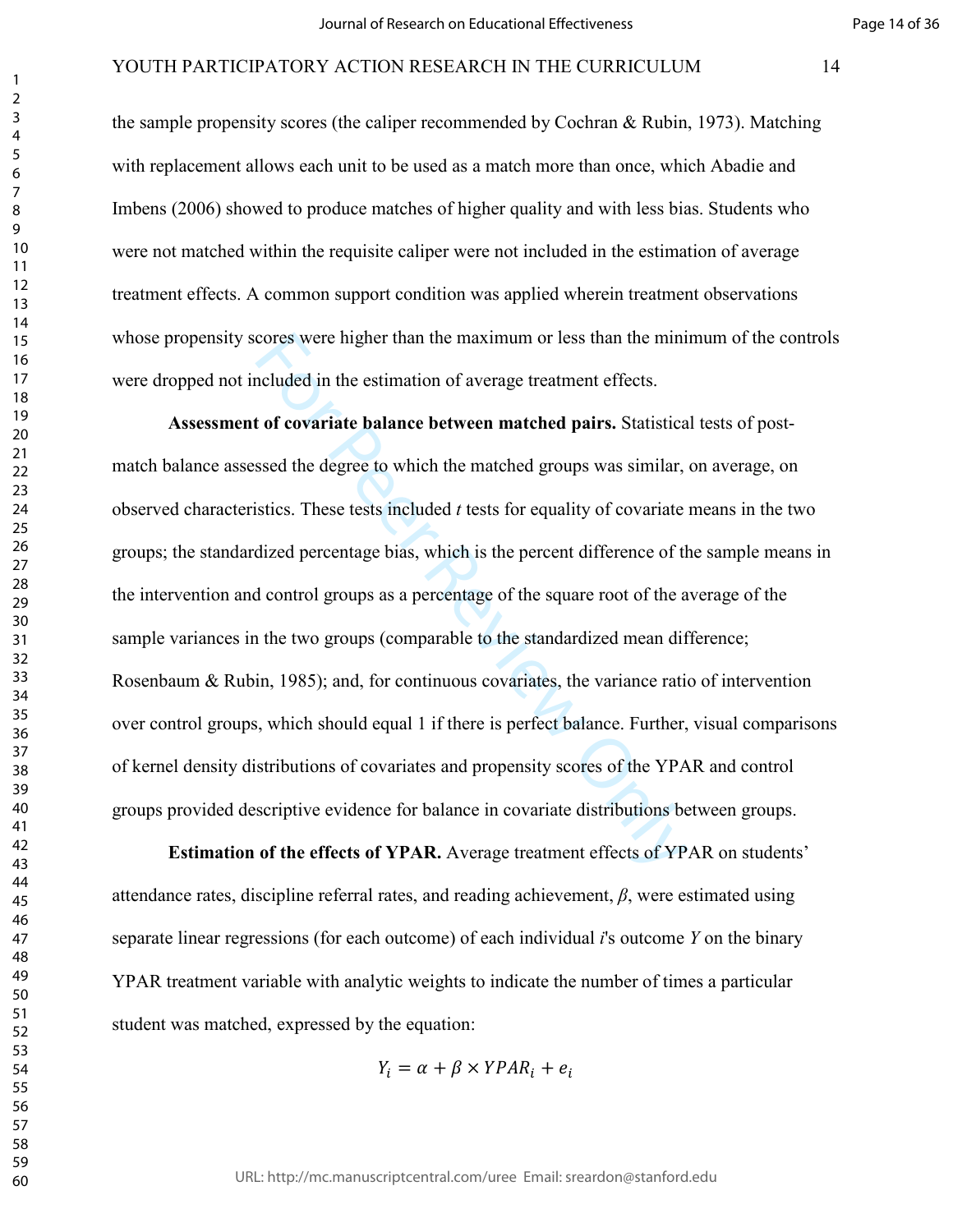#### YOUTH PARTICIPATORY ACTION RESEARCH IN THE CURRICULUM 15

The analytic weight for each case was computed using the equation:

$$
Weight = \frac{n_{YPAR}}{n} \times (1 + \#times\_matched) \times YPAR + \frac{n_{control}}{n} \times (1 + \#times\_matched)
$$

$$
\times (1 - YPAR)
$$

where  $n_{YPAR}$  is the number of students in the  $YPAR$  group and  $n_{control}$  is the number in the control group.

analyses. A number of sensitivity analyses were performe<br>s. First, for each outcome variable, YPAR treatment effec<br>tching with no caliper and matching with narrower caliper<br>ation units). Second, average treatment effects o **Sensitivity analyses.** A number of sensitivity analyses were performed to establish the robustness of results. First, for each outcome variable, YPAR treatment effects were also estimated using matching with no caliper and matching with narrower calipers (.10 propensityscore standard deviation units). Second, average treatment effects on the treated were estimated to determine whether the effect of YPAR may be different for a student who enrolled in YPAR versus for a student in the district, in general. To estimate the average treatment effects on the treated, separate linear regression models were estimated for each of three outcomes on the binary YPAR variable with analytic weights for each control case that was matched to a treatment case indicating the number of times it was matched. Third, a doubly robust procedure recommended by Schafer and Kang (2008) was employed to further reduce bias in the estimation of average treatment effects by modeling covariates (those from the logistic regressions used to estimate propensity scores) in the regression models described above to estimate average treatment effects. Finally, a difference-in-differences analysis was conducted where study outcomes were modeled as change scores (the outcome in the present year minus the baseline outcome) in multilevel regression models (students nested within schools) with the same covariates as those employed in the logistic regression for predicting propensity scores (except for baseline outcomes, which were used in the calculation of the change scores). This differencein-difference approach does not emply employ matching or impose a common support condition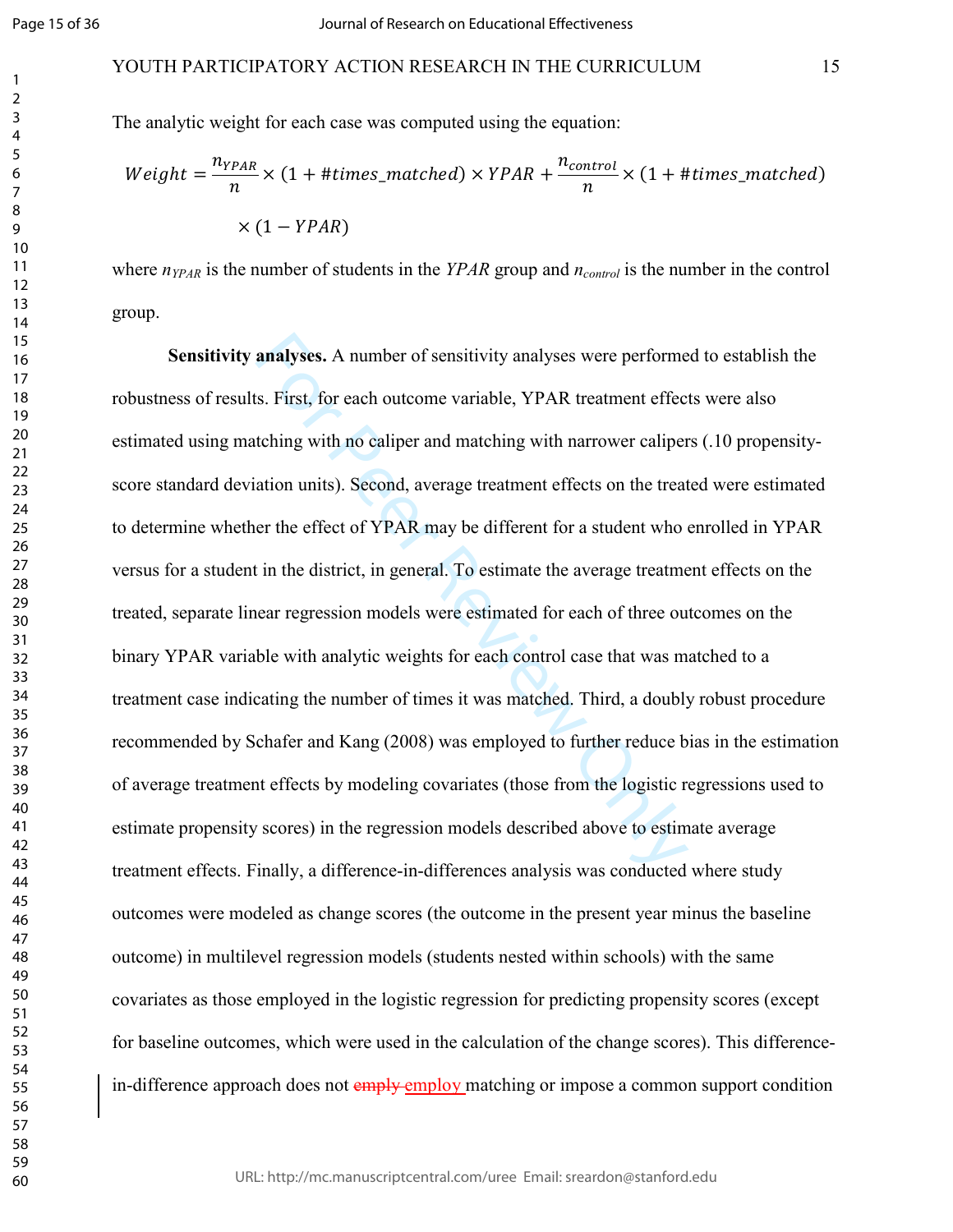but rather compares all YPAR students to all control students, and thus the sample sizes for these analyses were larger ( $n = 6,339$  for the attendance and discipline referral samples;  $n = 1305$  for the reading test sample). This approach also assumes that YPAR students and control students would follow a common trend in outcomes from baseline to post-intervention in the absence of the intervention. The results from these sensitivity analyses are included in the presentation of results that follows.

#### **Results**

#### **Covariate Balance between Matched Pairs**

**Results**<br>**Results**<br>**Results**<br>**Results**<br>**Results**<br>**Results**<br>**Results**<br>**Results**<br>**Results**<br>**Results**<br>**Results**<br>**Results**<br>**Results**<br>**Results**<br>**Results**<br>**Results**<br>**Results**<br>**Results**<br>**Results**<br>**Results**<br>**Results**<br>**Results**<br>**R**  Initial matching procedures resulted in 3,986 students (149 YPAR and 3,837 control) being matched for the tests of average treatment effects for attendance and discipline referrals and 840 students (26 YPAR and 359 control) for tests of reading achievement, and results of tests of covariate balance generally indicated good balance between groups in both samples. *T*tests yielded no statistically significant differences between the two matched groups on any covariate in either sample except for the treatment group having a higher proportion of males in the attendance and discipline sample.<sup>1</sup> Regarding the standardized percent bias diagnostic, all covariates in all models were below the 25% rule of thumb that Harder and colleagues (Harder, Stuart, & Anthony, 2010) recommend for asserting balance, with the exception of a higher proportion of male students in the control group in the attendance and discipline sample and a higher proportion of low-income students in the control group in the reading test score sampe (see Tables 2 and 3). Variance ratio tests corroborated standardized percentage bias tests—ratios

 $\frac{1}{1}$  $<sup>1</sup>$  Because baseline reading scores were not included as a covariate in the logistic regression predicting propensity</sup> scores in the tests of average treatment effects for attendance and discipline referrals, a sensitivity analysis was conducted to assess balance in baseline reading test scores between the two matched groups among the subset of 2,096 students for whom baseline readings scores were available. The *t*-test showed a significant difference between the two groups and the standardized percent bias was above the 25% cutoff recommended by Harder and colleagues (2010), with YPAR students having baseline reading test scores approximately 5 points higher than control students; and the variance ratio for baseline reading tests was within the parameters for good balance.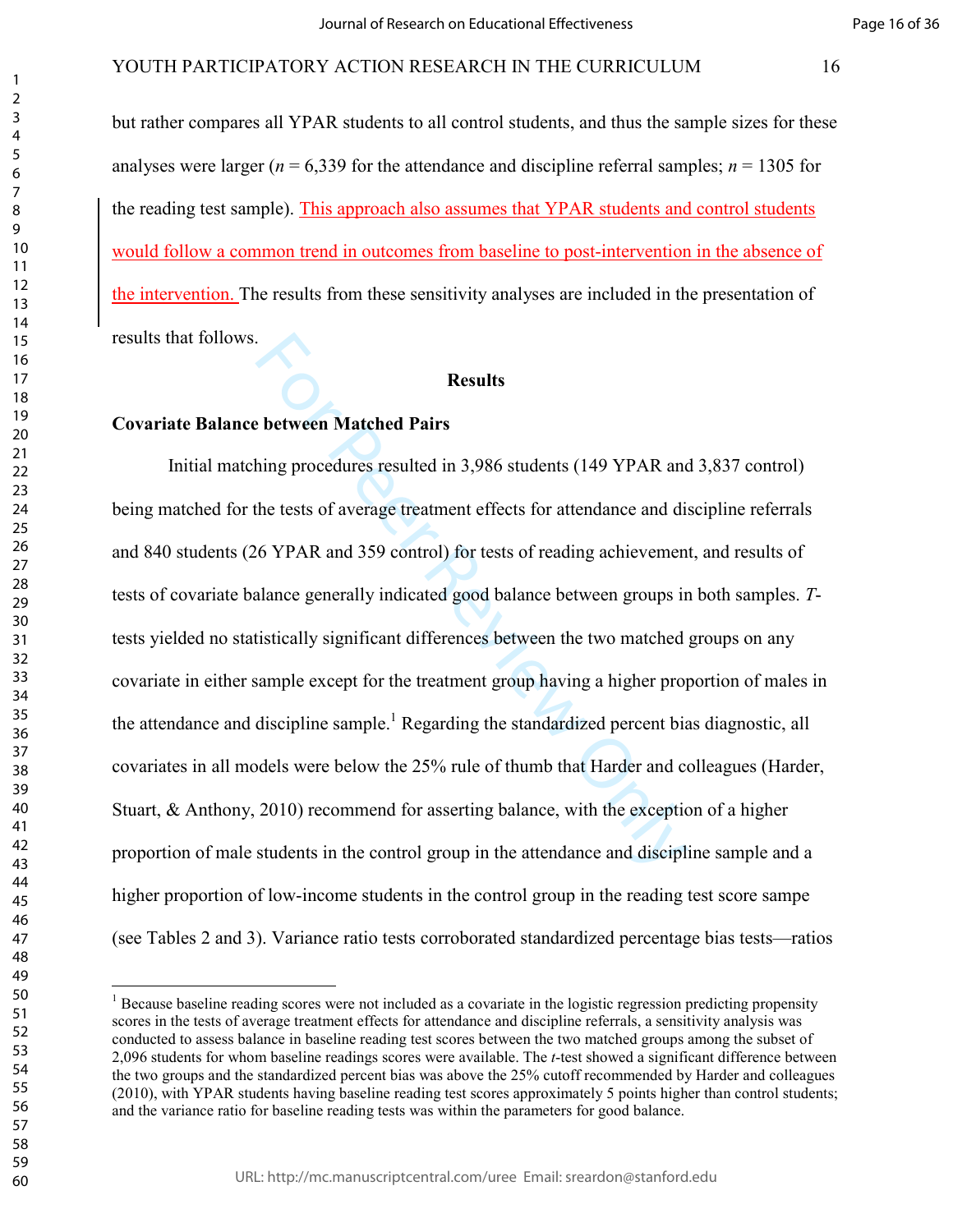#### YOUTH PARTICIPATORY ACTION RESEARCH IN THE CURRICULUM 17

for all variables between 0.5 and 2.0 except for days enrolled in the district in the prior year. In sum, tests of covariate balance between matched pairs suggested good balance in terms of baseline scores on the outcomes, race/ethnicity, poverty, grade level, and prior year enrollment days. This balance was confirmed in visual comparisons of histograms and kernel density distributions of covariates of the YPAR and control groups.

#### **Analysis of Excluded Cases**

ded Cases<br>re to match with an opposite condition case within the spe<br>and 4 YPAR cases were discarded from tests of YPAR ef<br>ral rates. These excluded students had significantly lower<br>and days of enrollment in the district Due to failure to match with an opposite condition case within the specified parameter, 2,350 control cases and 4 YPAR cases were discarded from tests of YPAR effect on attendance and discipline referral rates. These excluded students had significantly lower attendance rates, reading test scores, and days of enrollment in the district and higher discipline referral and suspension rates ( $p < .05$ , based on independent samples t tests) and were significantly more likely to be male, Black, and in lower grades but less likely to be Latino/a or eligible for FRM (*p* < . 05, based on chi-squared tests). Further, 912 control cases and 8 YPAR cases were discarded from the analysis of reading test scores. These excluded students were significantly different from matched students in the same ways as the first analytic sample, with the exception of attendance rate, and eligibility for FRM, where there were no significant differences.

#### **Average Treatment Effects**

Average treatment effect results are presented both in terms of unadjusted measurement units and in terms of effects sizes (ES; see Table 4 for detailed results). The What Works Clearinghouse (2014) of the U.S. Department of Education has recommends Hedges' *g*, the difference between the mean outcome for the intervention group and the mean outcome for the comparison group divided by the pooled within-group standard deviation of the outcome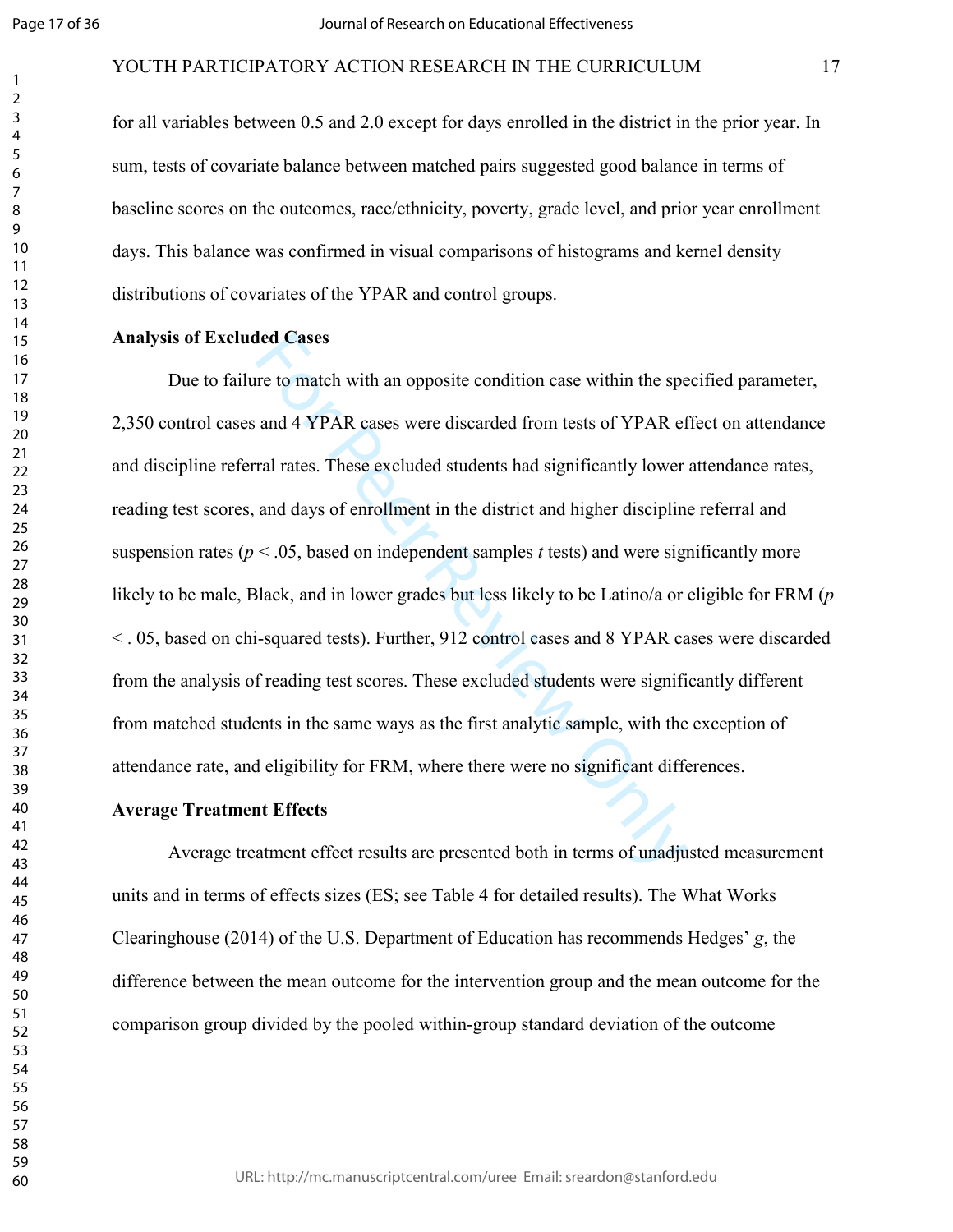# Page 18 of 36

## YOUTH PARTICIPATORY ACTION RESEARCH IN THE CURRICULUM 18

measure, as an effect size for multiple group effectiveness studies. Hedges *g* is the ES employed herein.

**Attendance.** Results suggested that YPAR improved students' attendance rates by 1.18  $(p < .01, ES = 0.18)$ . In a 180-day school year, this effect is the equivalent of 2.12 additional days of school. According to the most recent version of the Digest of Education Statistics of the National Center for Education Statistics (Snyder, Brey, & Dillow, 2016), the national mean attendance rate for secondary schools was 91.7 in 2011-12 with a standard deviation of 0.34. If a school could raise its attendance rate by 1.18, the estimated effect of YPAR in this study, that would represent several multiples of the national school-level standard deviation.

**School behavior.** The estimated treatment effect of YPAR on student discipline referral rate was -0.06 (n.s.), indicating that YPAR had no effect on discipline referrals.

Education Statistics (Snyder, Brey, & Dillow, 2016), the<br>secondary schools was 91.7 in 2011-12 with a standard de<br>ts attendance rate by 1.18, the estimated effect of YPAR in<br>veral multiples of the national school-level st **Reading achievement.** The largest effect of YPAR was on reading achievement, with a marginally significant difference of 3.29 points between groups ( $p < 0.10$ , ES = 0.22). The test publisher, NWEA (2015), reported national student standard deviations between 16 and 18 for grades 9 and 10 in reading, which if used as the denominator in effect size calculations would yield similar effect sizes to those calculated using sample statistics.

# **Sensitivity Analyses**

**Caliper adjustments.** Findings were robust to the use of wider and narrower calipers in matching. Estimates of YPAR effects on attendance and discipline rates using no caliper or a caliper of .10 propensity score standard deviation units were nearly identical (within one tenth of a point) to the abovementioned findings. The estimated effect of YPAR on reading scores with no caliper was nearly identical to the abovementioned finding and slightly lower (by approximately 0.2 points) with a narrower caliper.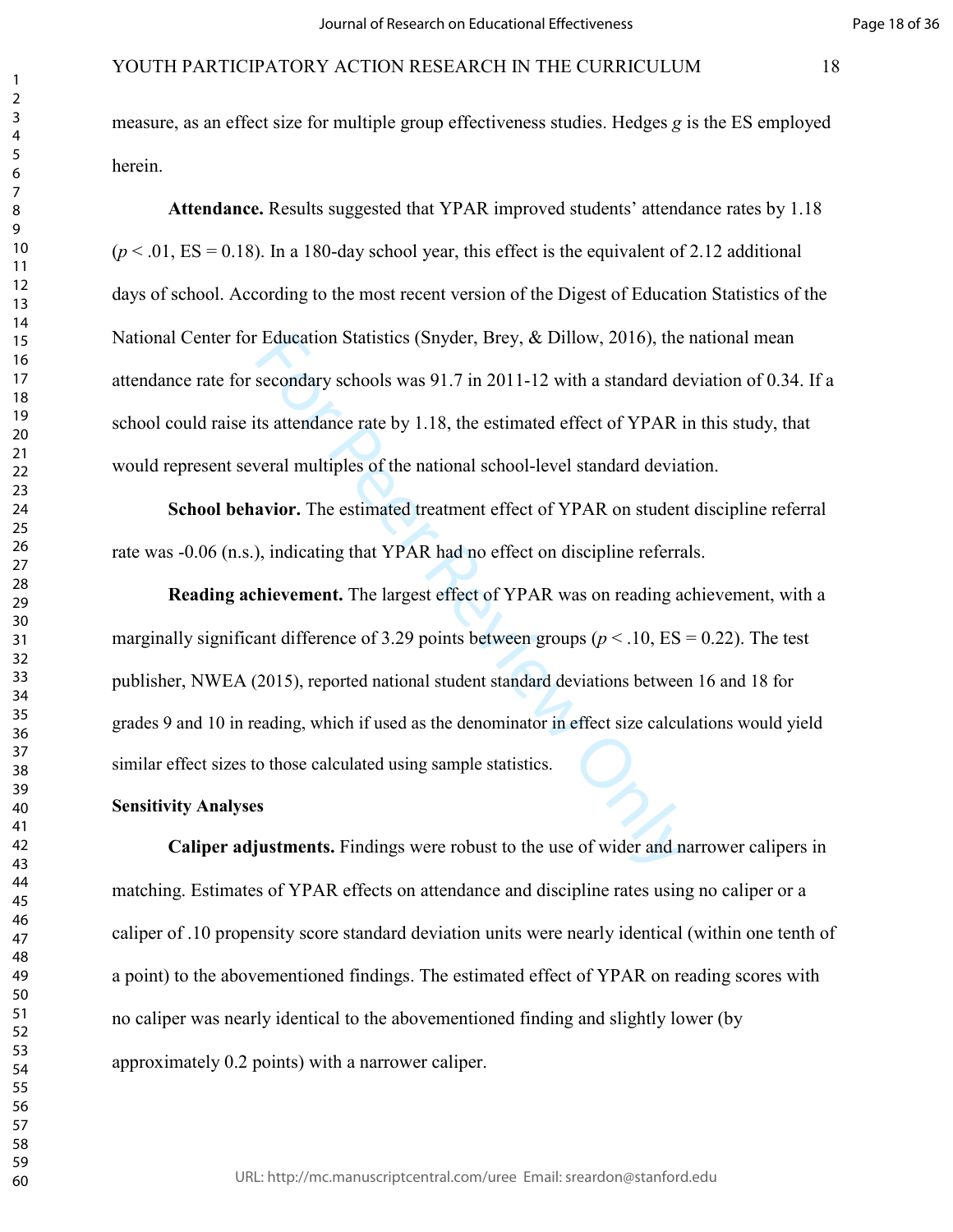#### YOUTH PARTICIPATORY ACTION RESEARCH IN THE CURRICULUM 19

**Average treatment effects on the treated.** Estimates of average treatment effects on the treated indicated no significant effects of YPAR on the attendance,discipline referrals, and reading test scores of students who participated in the YPAR course (see Table 4). These discrepancies with the estimate of average treatment effects suggest that YPAR may be effective for the types of students who did not voluntarily enroll in the YPAR course but not effective for the types of students who did voluntarily enroll.

is who did voluntarily enroll.<br> **Solution** of covariates in the estimated ggest that the direction and significance level of the avera<br>
atching procedure was robust for the attendance discipline<br>
t of YPAR on attendance ra **Doubly robust procedure.** The inclusion of covariates in the estimation of average treatment effects suggest that the direction and significance level of the average treatment effect estimated by the matching procedure was robust for the attendance discipline outcomes (see Table 4). The effect of YPAR on attendance rates was significant but attenuated ( $\beta$  = 0.79,  $p$  <  $.05, ES = 0.12$ ) compared to that estimated by matching only, equating to about 1.5 additional days attended per 180-day school year. The effect of YPAR on reading test score using the doubly robust procedure was substantially smaller in magnitude that that estimated by matching only and not statistically significant. These discrepancies in the estimation of the effect of YPAR on attendance rates and reading test scores suggests that the matching only estimator may be biased due to the residual imbalance on covariates between the matched samples. We therefore foreground the results of the doubly robust estimator in our discussion below.

**Difference-in-differences.** Multilevel regression models treating change in education outcomes from one year to the next as the outcome variables suggested the matching-only estimates of the effect of YPAR were robust. Using this procedure, the estimated effect of YPAR on all three outcomes were comparable to those estimated via matching only (Table 4).

#### **Discussion**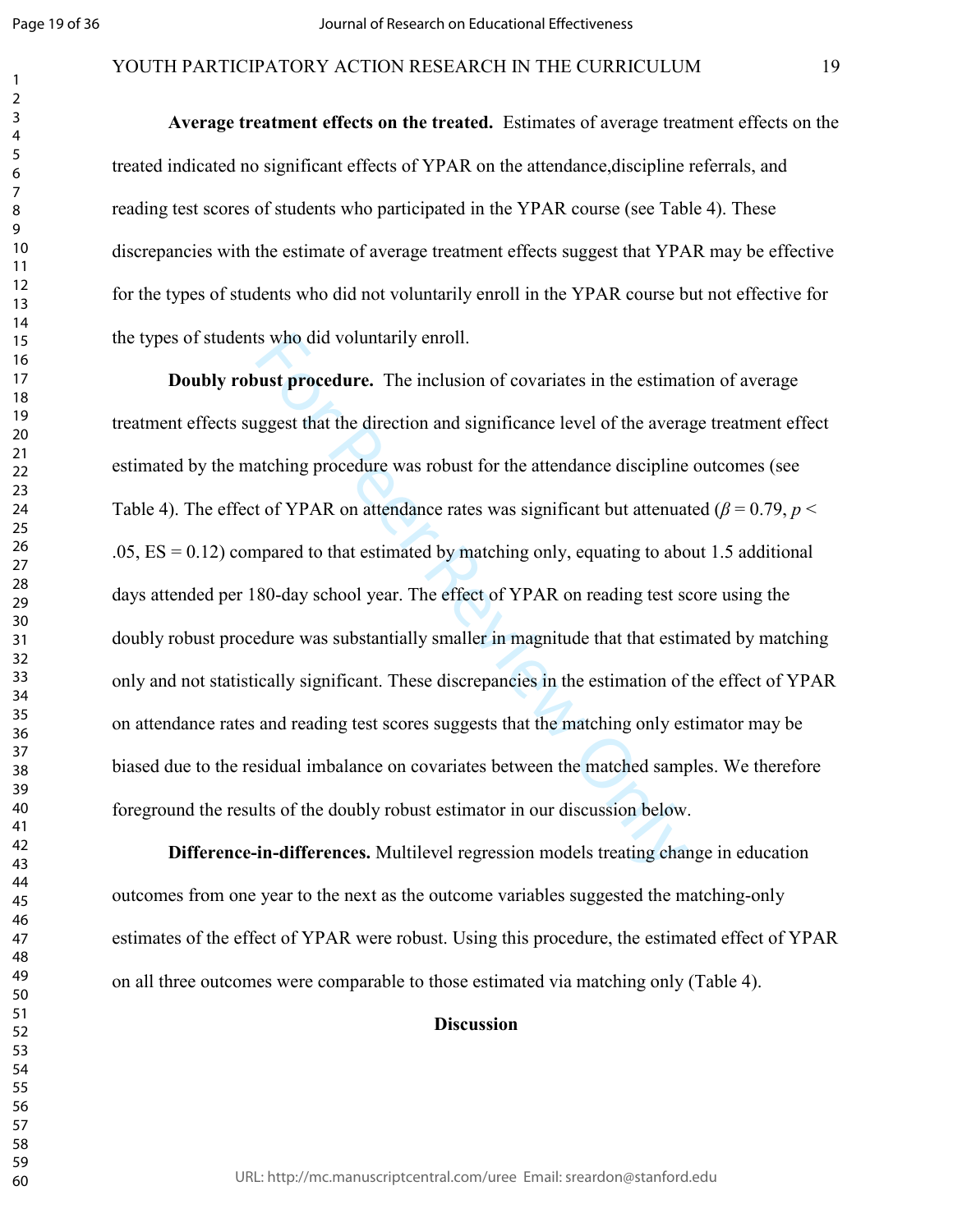problem in their communities that they wish to ameliorate,<br>ne problem, analyze the data, and use the results as the bas<br>those students' school engagement, while there is less cording achievment. These findings suggest that The present study partly corroborates existing evidence for the positive effect of YPAR on the education outcomes of participating high school students, the majority of whom were lowincome students of color. These findings are unique in that the evidence is quantitative and that the YPAR program of focus is a district-wide program embedded in the formal curriculum as an elective course. The findings suggests that participating in an academic-year course wherein students identify a problem in their communities that they wish to ameliorate, collect data to better understand the problem, analyze the data, and use the results as the basis for action has the effect of improving those students' school engagement, while there is less compelling evidence for its effect on reading achievment. These findings suggest that YPAR may be a promising intervention for improving the academic engagement of low-income high school students of color, who traditionally suffer worse outcomes relative to their peers. The conceptual framework of this study implies that, compared to traditional pedagogies, low-income youth of color may connect more to their learning through YPAR, which empowers them to use their own language, experience, and cultural practices as the basis for identifying problems and testing solutions. The limited evidence for YPAR's effect on academic achievement may suggest that YPAR has no direct effect on academic achievement, but given the empirical connections between engagement and achievement (e.g., Wang & Holcombe, 2010), achievement may be a more distal outcome of YPAR. Interestingly, the results suggest that these effects do not extend to discipline referrals, which are largely a function of school staff's interpretation of and reaction to students' behavior and therefore perhaps more distal to students' classroom engagement.

 The study findings regarding the attendance and discipline outcomes stood up to a series of robustness checks, which supports their internal validity. The doubly robust procedure estimated comparable effects to the matching-only procedure, as did the difference-in-

URL: http://mc.manuscriptcentral.com/uree Email: sreardon@stanford.edu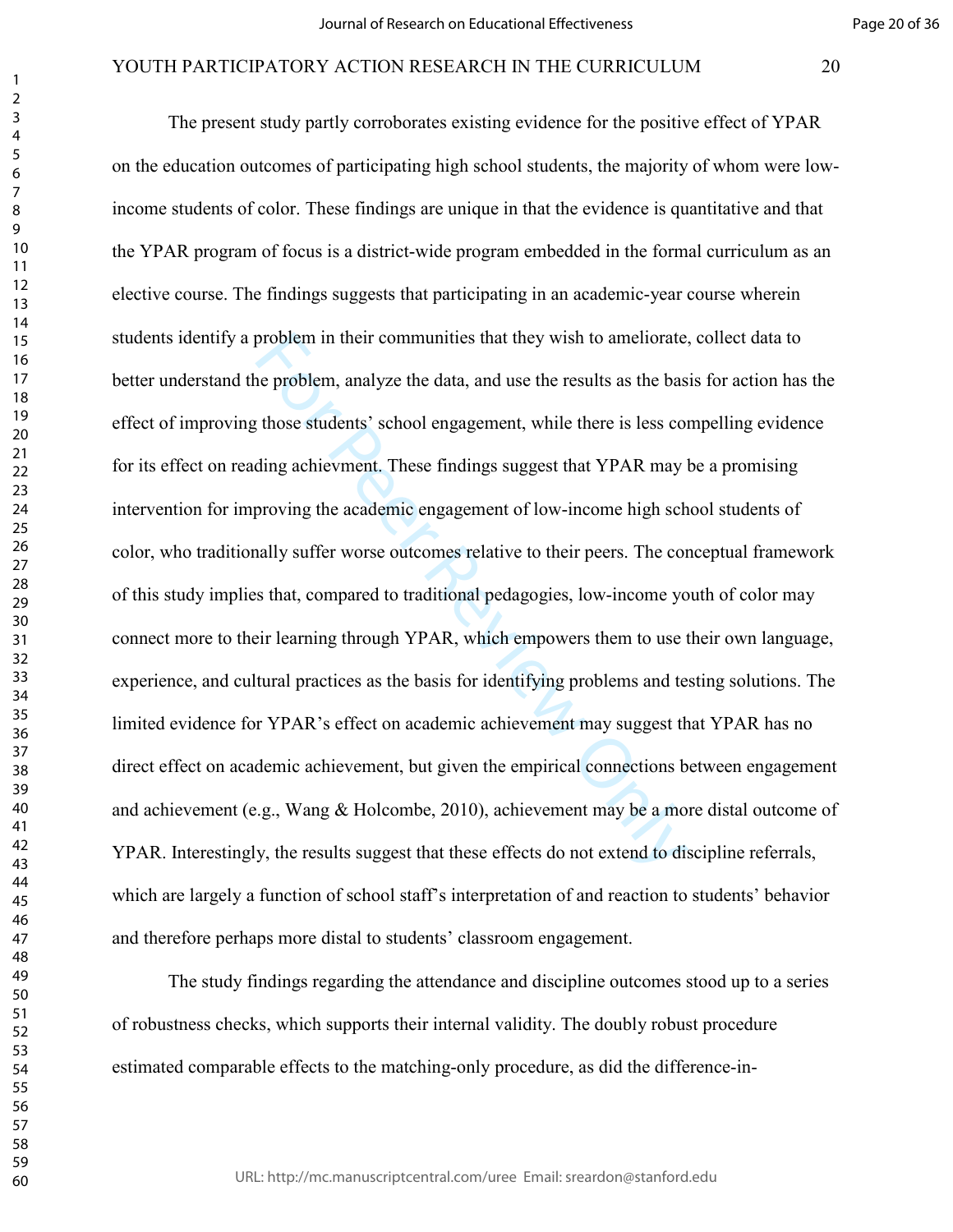#### YOUTH PARTICIPATORY ACTION RESEARCH IN THE CURRICULUM 21

differences procedure, with the exception, in both cases, of slightly attenuated effects of YPAR on attendance rates. Notably, the estimates of average treatment effects on the treated diverged from those of average treatment effects, implying that YPAR may not be as effective for the types of students who self-select into the program as it is for the types of students who do not voluntarily enroll.

#### **Limitations and Implications for Future Research**

mplications for Future Research<br>study does not employ a true randomized experimental de<br>e YPAR and control groups were comparable based on ob<br>sal interpretations should be treated with some caution. In<br>lifferences on unobs The present study does not employ a true randomized experimental design, and while the results show that the YPAR and control groups were comparable based on observed characteristics, causal interpretations should be treated with some caution. In particular, there may be important differences on unobserved characteristics between YPAR and control-group students that influenced both selection into the YPAR course and education outcomes like attendance. This is an inherent weakness of propensity score methods that was addressed in part by including a broad range of observed characteristics, particularly baseline outcome scores, the inclusion of which make a strong case for ignoring selection bias (Steiner et al., 2010) and by strengthening the robustness of the results through a series of sensitivity analyses. Randomized experiments of the effect of YPAR programs on student outcomes could help overcome issues related to causation.

The present study focuses on the outcomes of YPAR for participating students, but YPAR, and its critical pedagogy predecessors, has always been equally (if not more) interested in effecting structural change. Students in the YPAR program described in this study contributed to the revision of a local government policy related to their problem of focus, but policy and other structural outcomes were not the focus of this study. Future experimental or quasiexperimental studies of YPAR could examine its effects on these higher-level outcomes; such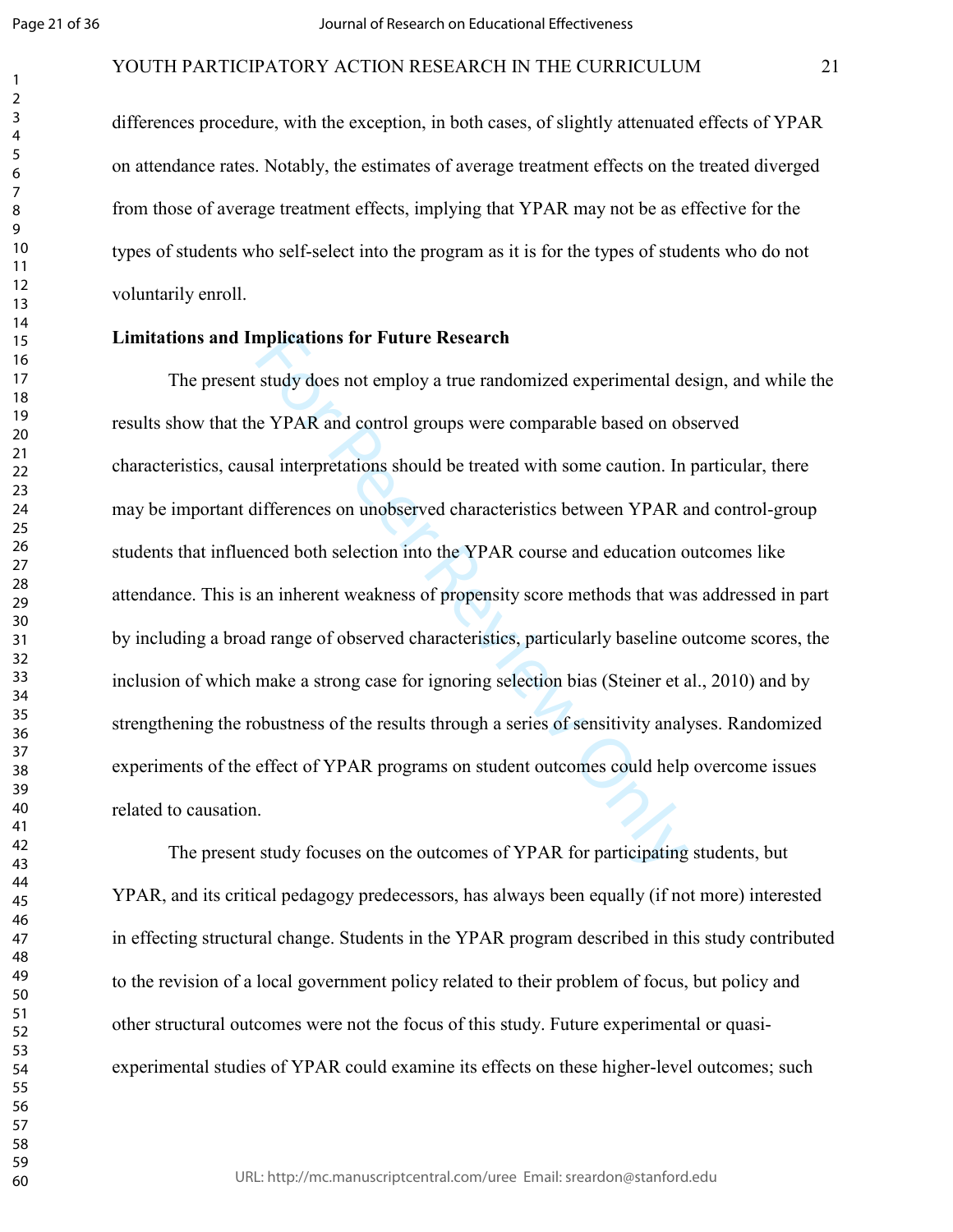studies may be expensive as they often require assignment at the classroom or school level, and therefore the inclusion of many such units in the study.

Discarding cases due to failure to match within a caliper or due to lack of common support, as was done in the present study, may restrict the generalizability of results. The students not included in the tests of average treatment effects had lower attendance rates and reading test scores, higher discipline referral and suspension rates, and were more likely to be male, Black, and underclassmen. This calls into question the applicability of the study findings to these types of students, who may be considered the most at-risk for academic failure or dropout. Future quantitative studies of the effect of YPAR may choose to target these types of students, in particular, to determine if YPAR is an effective intervention for the most at-risk students.

higher discipline referral and suspension rates, and were r<br>nderclassmen. This calls into question the applicability of t<br>ents, who may be considered the most at-risk for academic<br>studies of the effect of YPAR may choose t Future research could also consider a deeper investigation of the implementation of a YPAR program. Ozer and colleagues (Ozer, Ritterman, & Wanis, 2010) have documented the challenges of implementing an inherently critical pedagogy like YPAR into the often conservative infrastructure of K-12 schools. How critical of their school and teachers are students allowed to be, for example, when they will ultimately receive a course grade associated with their YPAR project? These tensions should continue to be explored.

Even when spaces are created for students to make critiques and take action, there is some question as to how developed their capacities are for critique and action. There is variation in youths' understanding of social issues and inclination to act (Diemer, Rapa, Voight, & McWhirter, 2016; Watts, Diemer, & Voight, 2011). Future research could examine the critical consciousness of students who participate in YPAR, as this competency necessarily has bearing on problem identification and the course of action that students pursue. For example, students in a YPAR program who tend to explain problems like school dropout or poor mental health to

 $\mathbf{1}$  $\overline{2}$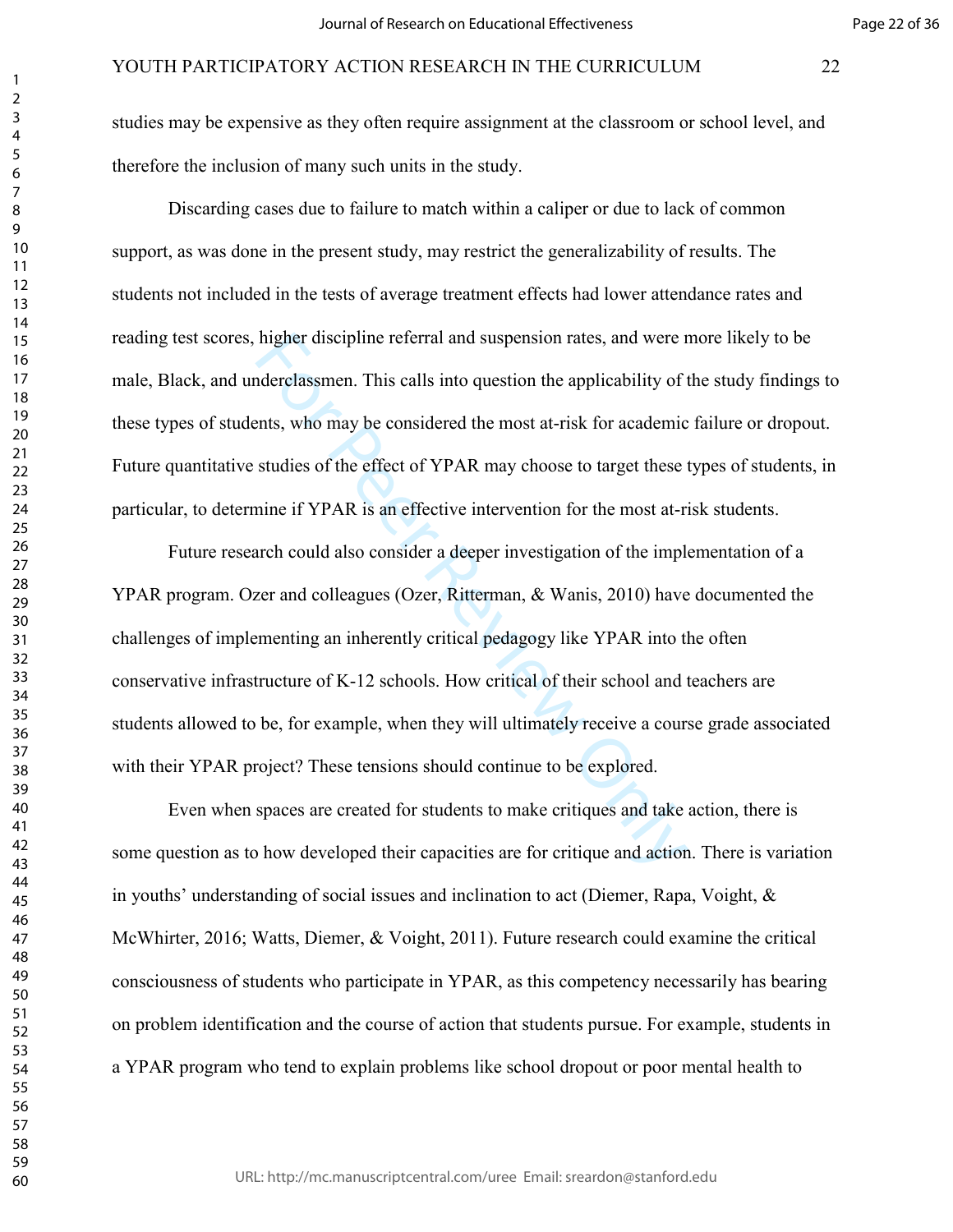#### YOUTH PARTICIPATORY ACTION RESEARCH IN THE CURRICULUM 23

individual deficiencies—as might be characteristic of low levels of critical consciousness would identify very different root causes and action steps compared to students who give political and social explanations—characteristic of high levels of critical consciousness. Of note, Hope and Jagers (2014) found that Black adolescents and young adults who view their institutions as more discriminatory were more likely to be engaged in civic activities like YPAR, suggesting that students with more nuanced social critiques may be more inclined to participate, given the choice.

#### **Practical Implications and Conclusions**

dents with more nuanced social critiques may be more incl<br>
ions and Conclusions<br>
indings indicate that extending YPAR pedagogies to the geool or district would result in higher rates of attendance wi<br>
demic achievement. In The study findings indicate that extending YPAR pedagogies to the general student population in a school or district would result in higher rates of attendance with weaker evidence for its effect on academic achievement. In the current accountability era of education policy, these are important outcomes for educators. YPAR could be implemented in schools as an elective course, as was the case in the study district, or it could be infused into core content area courses (see Duncan-Andrade & Morrell, 2008 for an explanation of how YPAR tenets overlap with standards of the National Council of Teachers of English, the National Council of Teachesr of Mathematics, and the National Council for Teachers of Social Studies; see Kornbluh et al., 2015 for an explanation of how YPAR tenets overlap with the Common Core State Standards and Next Generation Science Standards). YPAR aligns closely with two current movements in K-12 education—problem-based learning (PBL) and culturally relevant pedagogy (CRP). PBL involves presenting students with a problem and tasking them with extending existing knowledge and understanding and applying their learning to generating solutions, and there is increasing evidence that it is more effective than traditional lecture-discussion pedagogies in increasing student achievement (Parker et al., 2013; Wirkala & Kuhn, 2011). YPAR could be considered a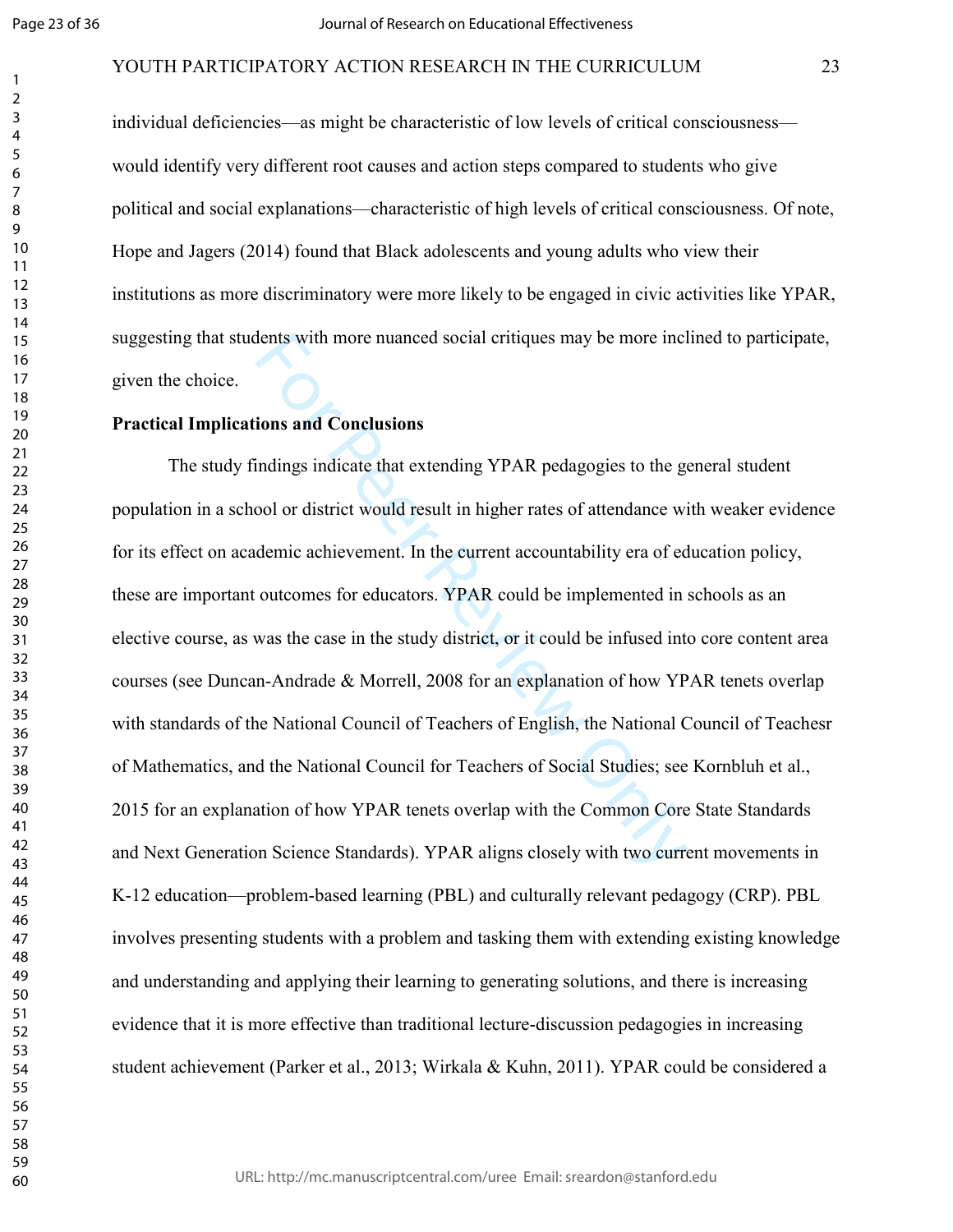#### Page 24 of 36

# YOUTH PARTICIPATORY ACTION RESEARCH IN THE CURRICULUM 24

special case of PBL, wherein the problem is defined by student themselves and has immediate relevance to their lives. CRP supports students—students of color, in particular—in maintaining their language and cultural practices , which are often marginalized in schools in favor of dominant culture norms (Ladson-Billings, 1995). By privileging students' voices and leadership in directing the process, YPAR affords students ample opportunity to validate their experiences by using their language and cultural practices to conduct research and apply its results. CRP also emphasizes cultivating students' understanding and critique of the existing social order (Ladson-Billings, 1995), which reflects YPAR's emphasis on discussing, identifying, researching, and taking action on a social problem. Educators who already subscribe to these movements, PBL and CRP, could consider incorporating YPAR elements into their work, as did the Tucson Mexican American Studies program, which is considered a model CRP approach (Paris, 2012).

alge and cultural practices to conduct research and apply is<br>ting students' understanding and critique of the existing so<br>ich reflects YPAR's emphasis on discussing, identifying,<br>locial problem. Educators who already subsc Outside of the formal curriculum, schools can consider infusing YPAR into existing student leadership initiatives. Some schools and district, for example, include student advisory councils, and these groups might be augmented through the use of YPAR. Finally, as mentioned above, YPAR has traditionally been implemented in out-of-school programs, and educators can identify and build relationships with those local organization that employ YPAR pedagogies. By partnering with these groups, educators can connect students to their programming.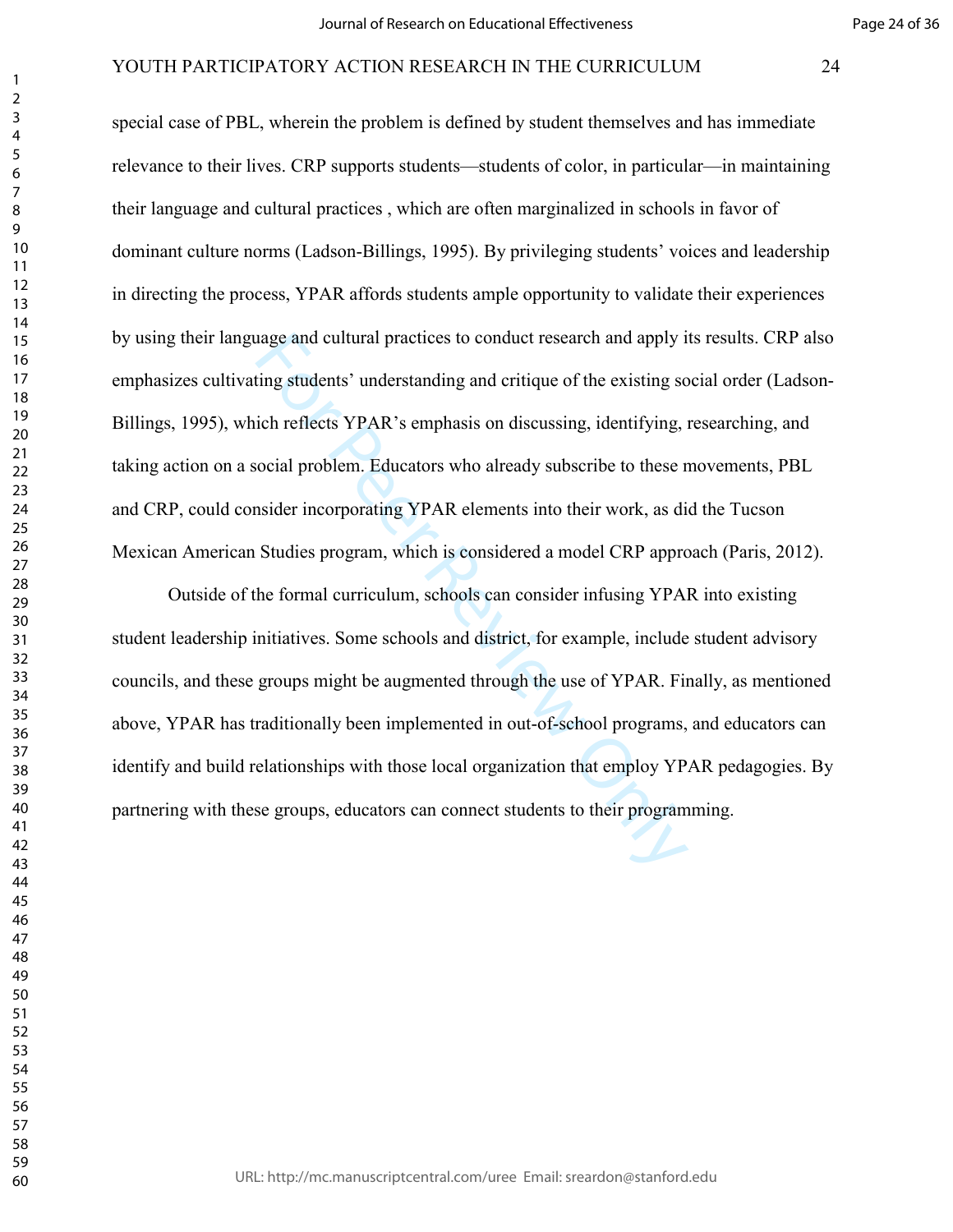#### YOUTH PARTICIPATORY ACTION RESEARCH IN THE CURRICULUM 25

#### **References**

- Abadie, A., & Imbens, G. W. (2006). Large Sample Properties of Matching Estimators for Average Treatment Effects. *Econometrica, 74*(1), 235-267.
- Austin, P. C. (2011). An Introduction to Propensity Score Methods for Reducing the Effects of Confounding in Observational Studies. *Multivariate Behavioral Research, 46*, 399-424. doi:10.1080/00273171.2011.568786
- (60273171.2011.568786<br>
em, J. F., Jaquette, O., & Marx, R. W. (2014). Missing the<br>
nt) Forest for All the (Political) Trees: Empiricism and the<br>
ntroversy in Tucson. American Educational Research Jour<br>
0.3102/000283121455 Cabrera, N. L., Milem, J. F., Jaquette, O., & Marx, R. W. (2014). Missing the (Student Achievement) Forest for All the (Political) Trees: Empiricism and the Mexican American Studies Controversy in Tucson. *American Educational Research Journal, 51*(6), 1084- 1118. doi:10.3102/0002831214553705
- Cammarota, J., & Fine, M. (2008). *Revolutionizing education: Youth participatory action research in motion*. New York: Routledge.
- Carbonaro, W. J., & Gamoran, A. (2002). The Production of Achievement Inequality in High School English. *American Educational Research Journal, 39*(4), 801-827. doi:10.3102/00028312039004801
- Cervone, B., & Cushman, K. (2002). Moving Youth Participation into the Classroom: Students as Allies. *New Directions for Youth Development, 96*, 83-99.
- Chen, J., & Kaplan, D. (2015). Covariate Balance in Bayesian Propensity Score Approaches for Observational Studies. *Journal of Research on Educational Effectiveness, 8*, 280-302. doi:10.1080/19345747.2014.911396
- Christens, B. D., & Kirshner, B. (2011). Taking Stock of Youth Organizing: An Interdisciplinary Perspective. *New Directions for Child & Adolescent Development, 134*(27-41). doi: 10.1002/cd.309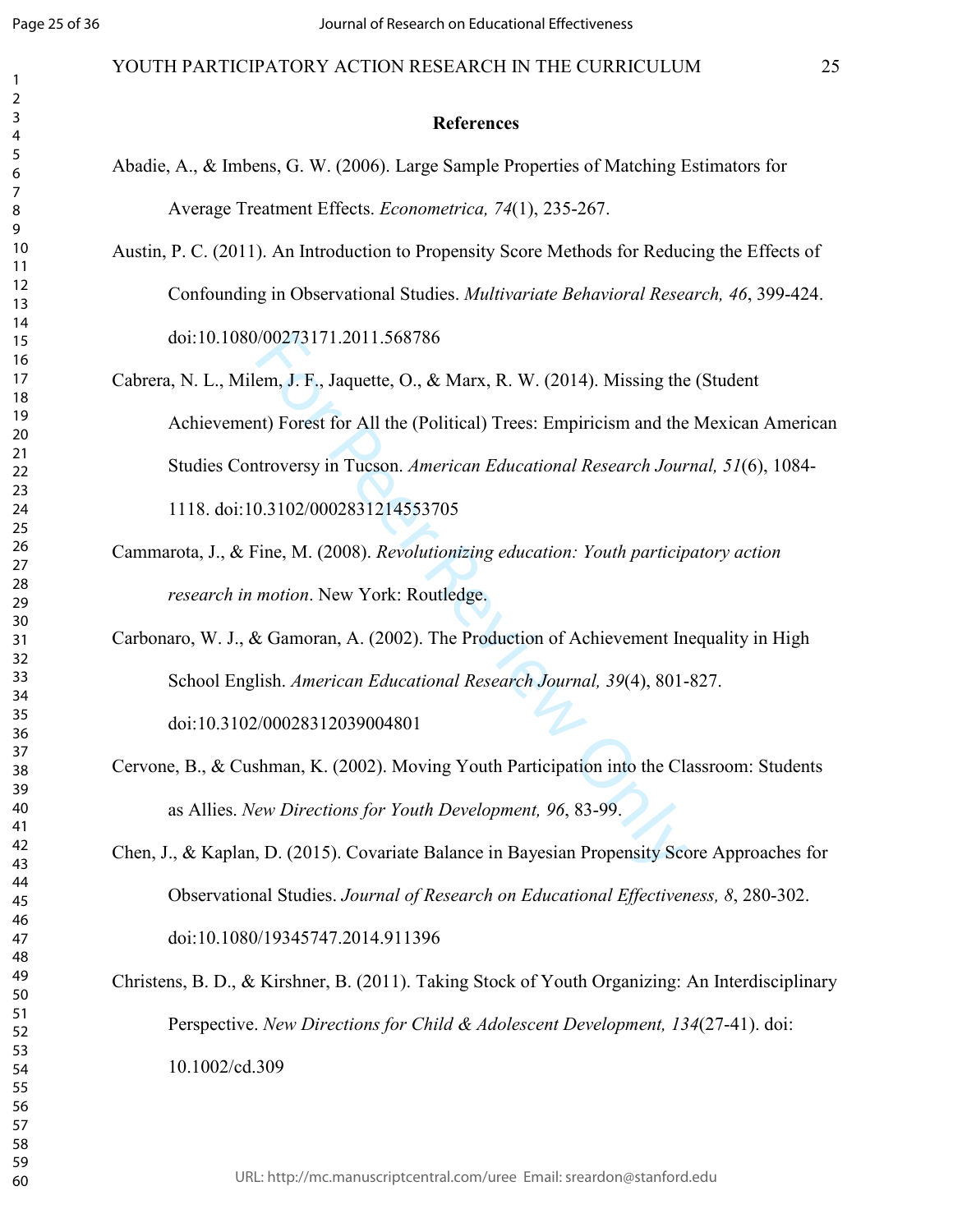Cochran, W. G., & Rubin, D. B. (1973). Controlling Bias in Observational Studies: A Review. *Sankhya: The Indian Journal of Statistics, 35*(4), 417-446.

- Cooper, K. S. (2013). Eliciting Engagement in the High School Classroom: A Mixed-Methods Examination of Teaching Practices. *American Educational Research Journal, 51*(2), 363- 402. doi:10.3102/0002831213507973
- Diemer, M. A., Rapa, L., Voight, A., & McWhirter, E. (2016). Critical Consciousness: A Developmental Approach to Addressing Marginalization and Oppression. *Child Development Perspectives, 10*(4), 216-221.
- ba, L., Voight, A., & McWhirter, E. (2016). Critical Consential Approach to Addressing Marginalization and Oppress<br> *nt Perspectives, 10*(4), 216-221.<br>
ight, A., & Mark, C. (2011). Youth development in traditional service Diemer, M. A., Voight, A., & Mark, C. (2011). Youth development in traditional and transformational service learning programs. In T. Stewart & N. Webster (Eds.), *Problematizing service-learning: Critical reflections for development and action* (pp. 155-174). Charlotte, NC: Information Age.
- Dolan, T., Christens, B. D., & Lin, C. (2015). Combining Youth Organizing and Youth Participatory Action Research to Strengthen Student Voice in Education Reform. *National Society for the Study of Education, 114*(1), 153-170.
- Duncan-Andrade, J. M., & Morrell, E. (2008). *The Art of Critical Pedagogy: Possibilities for Moving from Theory to Practice in Urban Schools*. New York: Peter Lang Publishing.
- Fine, M. (2009). Postcards from metro American: Reflections on youth participatory action research for urban justice. *Urban Review, 41*, 1-6. doi:0.1007/s11256-008-0099-5

Foster-Fishman, P. G., Law, K. M., Lichty, L. F., & Aoun, C. (2010). Youth ReACT for Social Change: A Method for Youth Participatory Action Research. *American Journal of Community Psychology, 46*, 67-83. doi:10.1007/s10464-010-9316-y

Freire, P. (1974). *Education for Critical Consciousness*. New York: Continuum.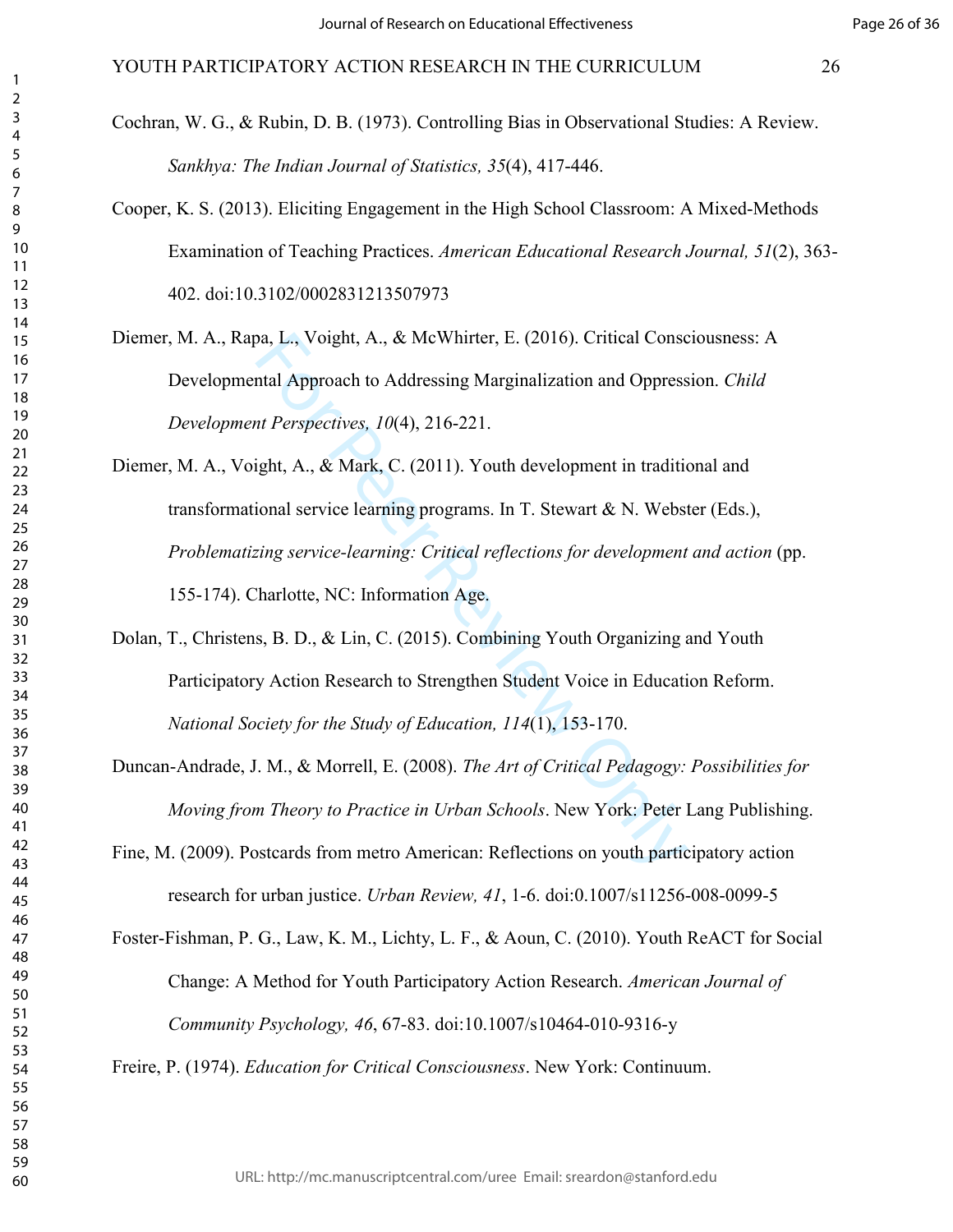# YOUTH PARTICIPATORY ACTION RESEARCH IN THE CURRICULUM 27

- Ginwright, S., & James, T. (2002). From assets to agents of change: Social justice, organizing, and youth development. *New Directions for Youth Development, 96*, 27-46.
- Ginwright, S., Noguera, P., & Cammarota, J. (2006). *Beyond Resistance! Youth Activism and Community Change: New Democratic Possibilities for Practice and Policy for America's Youth*. New York: Routledge.
- Giraldo-Garcia, R., & Galletta, A. (2015). "What Happened to our Sense of Justice?" Tracing Agency and Critical Engagement in a Youth Participatory Action Research Project. *Journal of Urban Learning, Teaching and Research, 11*, 91-98.
	- Guo, S., & Fraser, M. W. (2015). *Propensity Score Analysis: Statistical Methods and Applications* (2nd ed.). Thousand Oaks, CA: Sage.
	- Harder, V., Stuart, E., & Anthony, J. (2010). Propensity Score Techniques and the Assessment of Measured Covariate Balance to Test Causal Associations in Psychological Research. *Psychological Methods, 15*(3), 234-249. doi:10.1037/a0019623
	- Hart, D., & Atkins, R. (2002). Civic Competence in Urban Youth. *Applied Developmental Science, 6*(4), 227-236.
- & Galletta, A. (2015). "What Happened to our Sense of J.<br>Critical Engagement in a Youth Participatory Action Res<br>Urban Learning, Teaching and Research, 11, 91-98.<br>M. W. (2015). Propensity Score Analysis: Statistical Meth<br>s Holden, D. J., Crankshaw, E., Nimsch, C., Hinnant, L. W., & Hund, L. (2004). Quantifying the Impact of Participation in Local Tobacco Control Groups on the Psychological Empowerment of Involved Youth. *Health Education and Behavior, 31*(5), 615-628. doi:10.1177/1090198104268678
- Hope, E. C., & Jagers, R. J. (2014). The Role of Sociopolitical Attitudes and Civic Education in the Civic Engagement of Black Youth. *Journal of Research on Adolescence, 24*(3), 460- 470. doi:10.1111/jora.12117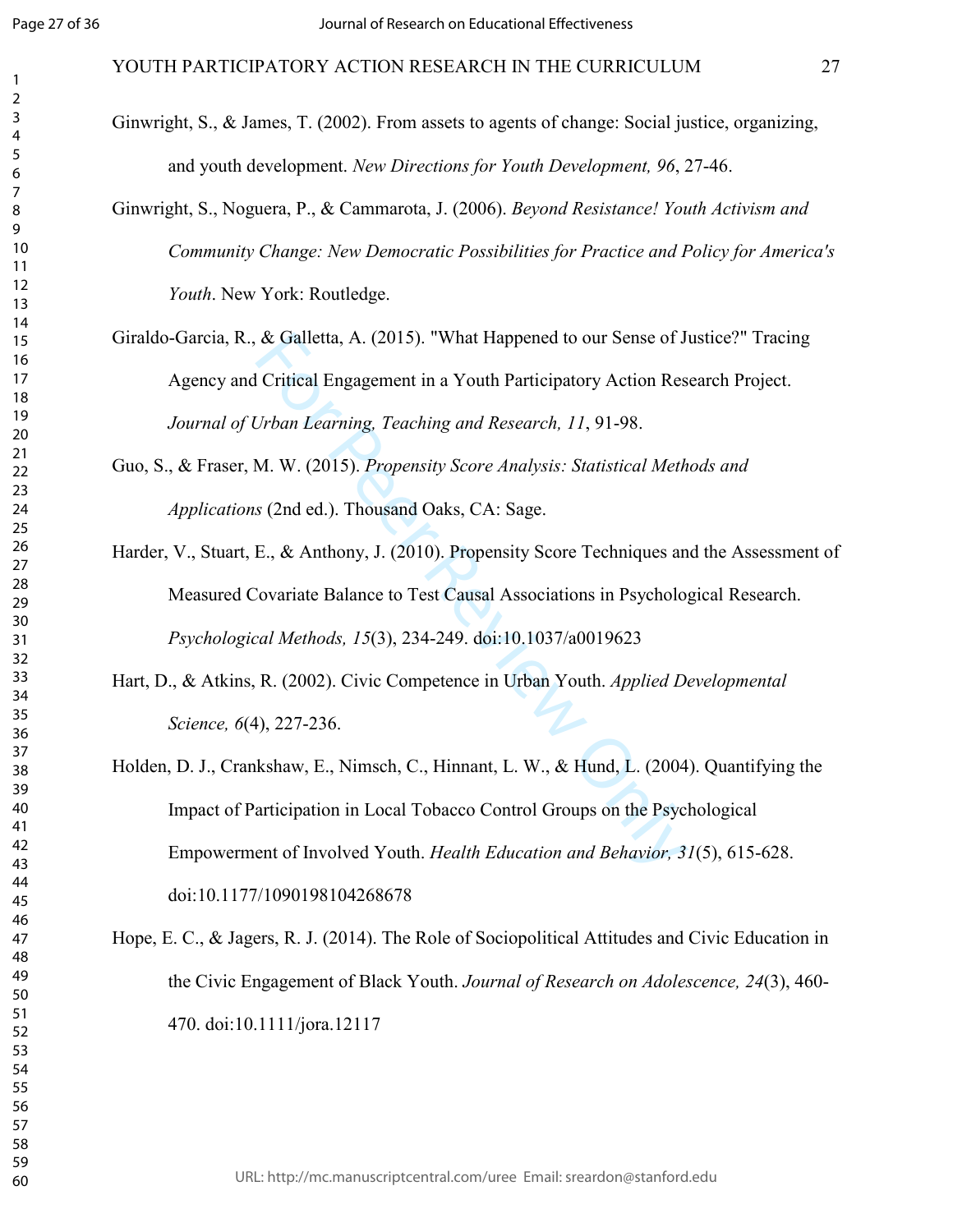Irizarry, J. G. (2009). Reinvigorating Multicultural Education through Youth Participatory Action Research. *Multicultural Perspectives, 11*(4), 194-199.

doi:10.1080/15210960903445905

- Johnston-Goodstar, K. (2013). Indigenous Youth Participatory Action Research: Re-Visioning Social Justice for Social Work with Indigenous Youths. *Social Work, 58*(4), 314-320. doi:10.1093/sw/swt036
- Sw/swt036<br>
r, E. J., Allen, C. D., & Kirshner, B. (2015). Youth Particij<br>
an Approach to Sociopolitical Development and the New<br>
Considerations for Educators. *Urban Review*, 47(5), 868-8<br>
State Considerations for Educato Kornbluh, M., Ozer, E. J., Allen, C. D., & Kirshner, B. (2015). Youth Participatory Action Research as an Approach to Sociopolitical Development and the New Academic Standards: Considerations for Educators. *Urban Review, 47*(5), 868-892. doi:10.1007/s11256-015-0337-6
- Ladson-Billings, G. (1995). Toward a Theory of Culturally Relevant Pedagogy. *American Educational Research Journal, 32*(3), 465-491.
- Martin, A. J., & Dowson, M. (2009). Interpersonal Relationships, Motivation, Engagement, and Achievement: Yields for Theory, Current Issues, and Educational Practice. *Review of Educational Research, 79*(1), 327-365. doi:10.3102/0034654308325583
- McIntyre, A. (2000). Constructing Meaning about Violence, School, and Community: Participatory Action Research with Urban Youth. *Urban Review, 32*(2), 123-154.
- Morsillo, J., & Prilleltensky, I. (2007). Social Action with Youth: Interventions, Evaluation, and Psychopolitical validity. *Journal of Community Psychology, 35*(6), 1-16.
- Northwest Evaluation Association. (2015). *2015 NWEA Measures of Academic Progress Normative Data*. Portland, OR: Author.
- Ozer, E. J., Cantor, J. P., Cruz, G. W., Fox, B., Hubbard, E., & Moret, L. (2008). The Diffusion of Youth-Led Participatory Research in Urban Schools: The Role of the Prevention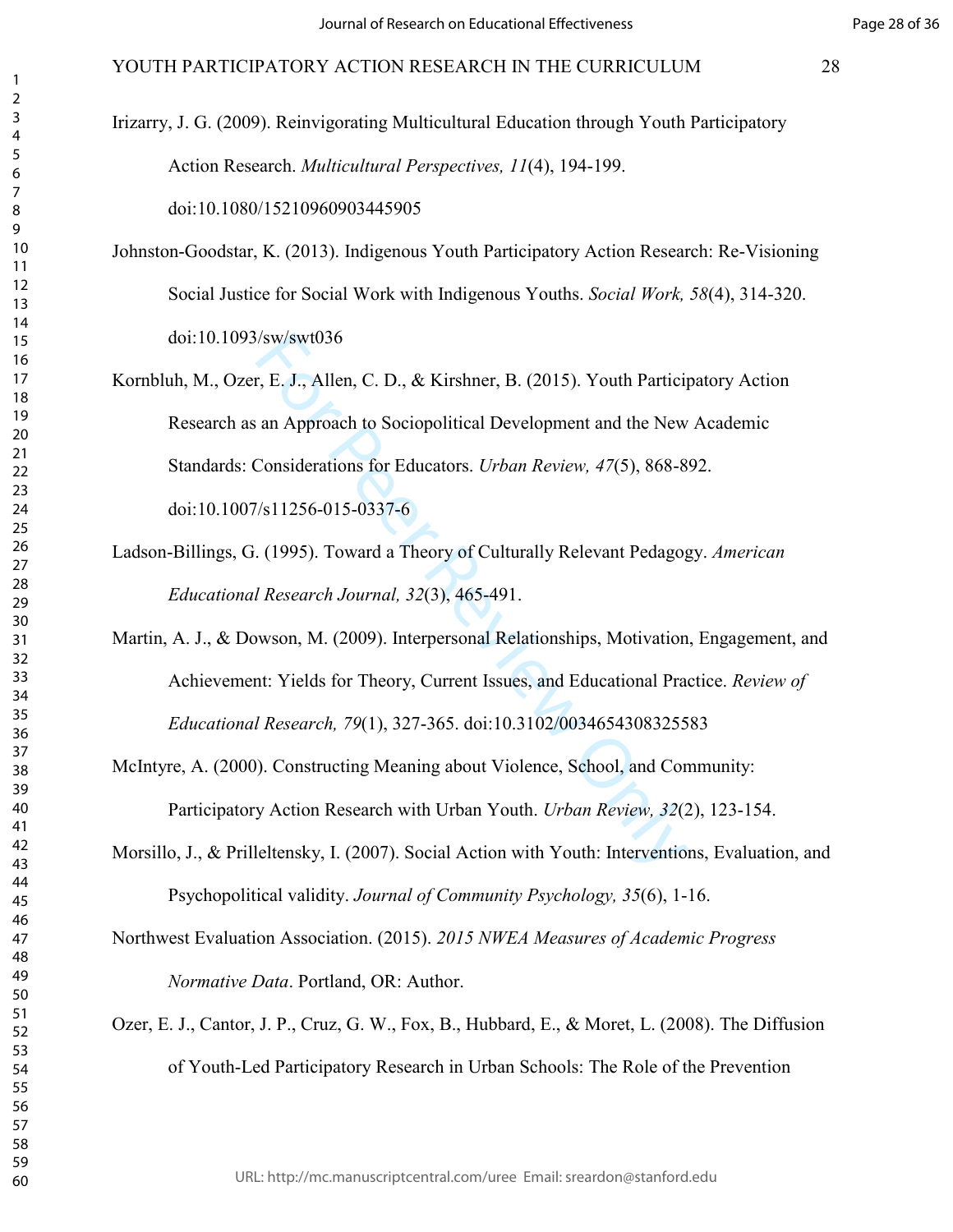# YOUTH PARTICIPATORY ACTION RESEARCH IN THE CURRICULUM 29

Support System in Implementation and Sustainability. *American Journal of Community Psychology, 41*(3-4), 278-289. doi:10.1007/s10464-008-9173-0

- Ozer, E. J., & Douglas, L. (2013). The Impact of Participatory Research on Urban Teens: An Experimental Evaluation. *American Journal of Community Psychology, 51*(1-2), 66-75. doi:10.1007/s10464-012-9546-2
- Ozer, E. J., Ritterman, M. L., & Wanis, M. G. (2010). Pariticipatory Action Research (PAR) in Middle School: Opportunities, Constraints, and Key Processes. *American Journal of Community Psychology, 46*, 152-166. doi:10.1007/s10464-010-9335-8
- Ozer, E. J., & Wright, D. (2012). Beyond School Spirit: The Effects of Youth-Led Participatory Action Research in Two Urban High Schools. *Journal of Research on Adolescence,*  (2), 267-283. doi:10.1111/j.1532-7795.2012.00780.x
- Paris, D. (2012). Culturally Sustaining Pedagogy: A Needed Change in Stance, Terminology, and Practice. *Educational Researcher, 41*(3), 93-97. doi:10.3102/0013189X12441244
- an, M. L., & Wanis, M. G. (2010). Participatory Action R<br>cool: Opportunities, Constraints, and Key Processes. Ameri<br>Psychology, 46, 152-166. doi:10.1007/s10464-010-9335-4<br>ht, D. (2012). Beyond School Spirit: The Effects of Parker, W. C., Lo, J., Yeo, A. J., Valencia, S. W., Nguyen, D., Abbott, R. D., . . . Vye, N. J. (2013). Beyond Breadth-Speed-Test: Toward Deeper Knowing and Engagement in an Advanced Placement Course. *American Educational Research Journal, 50*(6), 1424- 1459. doi:10.3102/0002831213504237
- Romero, A., Arce, S., & Cammarota, J. (2009). A Barrio Pedagogy: Identity, Intellectualism, Activism, and Academic Achievement through the Evolution of Critically Compassionate Intellectualism. *Race Ethnicity and Education, 12*(2), 217-233. doi:10.1080/13613320902995483

Rosenbaum, P. R., & Rubin, D. B. (1983). The Central Role of the Propensity Score in Observational Studies for Causal Effects. *Biometrika, 70*, 41-55.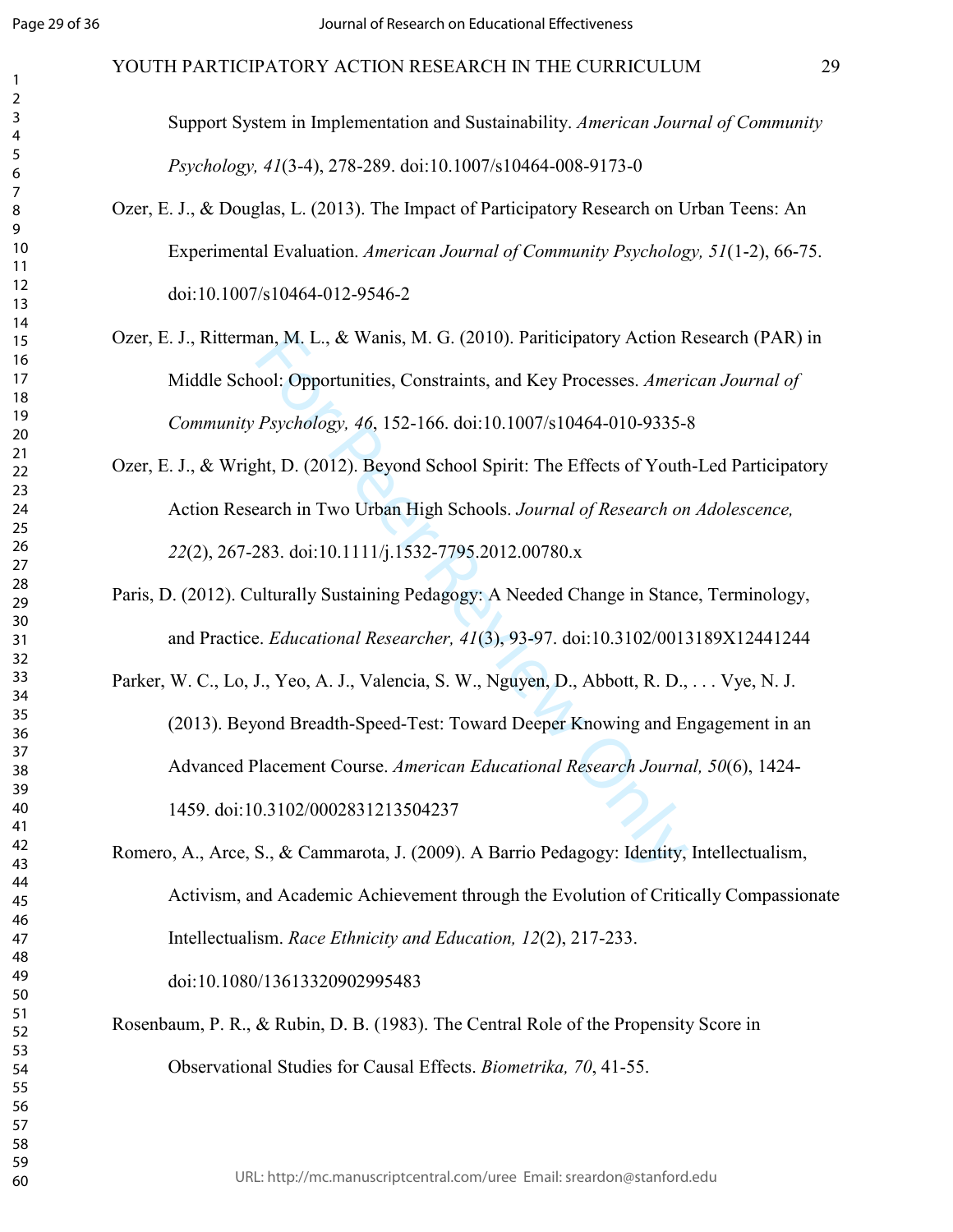- Rosenbaum, P. R., & Rubin, D. B. (1985). Constructing a Control Group Using Multivariate Matched Sampling Methods that Incorporate the Propensity Score. *American Statistician,*  (1), 33-38.
- Schafer, J. L., & Kang, J. (2008). Average Causal Effects from Nonrandomized Studies: A Practical Guide and Simulated Example. *Psychological Methods, 13*(4), 279-313.
- Schensul, J. J., & Berg, M. (2004). Youth Participatory Action Research: A Transformative Approach to Service-Learning. *Michigan Journal of Community Service Learning, 10*(3), 76-88.
- Schneider, B., Carnoy, M., Kilpatrick, J., Schmidt, W. H., & Shavelson, R. J. (2007). *Estimating Causal Effects Using Experimental and Observational Designs*. Washington, DC: American Educational Research Association.
- Shah, S., & Mediratta, K. (2008). Negotiating Reform: Young People's Leadership in the Educational Arena. *New Directions for Youth Development, 2008*(43-59). doi:10.1002/yd.246
- ierg, M. (2004). Youth Participatory Action Research: A T<br>
Service-Learning. *Michigan Journal of Community Servico-Learning. Michigan Journal of Community Servico,*<br>
Noy, M., Kilpatrick, J., Schmidt, W. H., & Shavelson, R Smith, L., Beck, K., Bernstein, E., & Dashtguard, P. (2014). Youth Participatory Action Research and School Counseling Practice: A School-Wide Framework for Student Well-Being. *Journal of School Counseling, 12*(21), 1-31.

Snyder, T. D., Brey, C., & Dillow, S. A. (2016). *Digest of Education Statistics 2014*. Washington, DC: National Center for Education Statistics, Institute of Education Sciences, U.S. Department of Education.

Speer, P. W. (2008). Social Power and Forms of Change: Implications for Psychopolitical Validity. *Journal of Community Psychology, 36*, 199-213.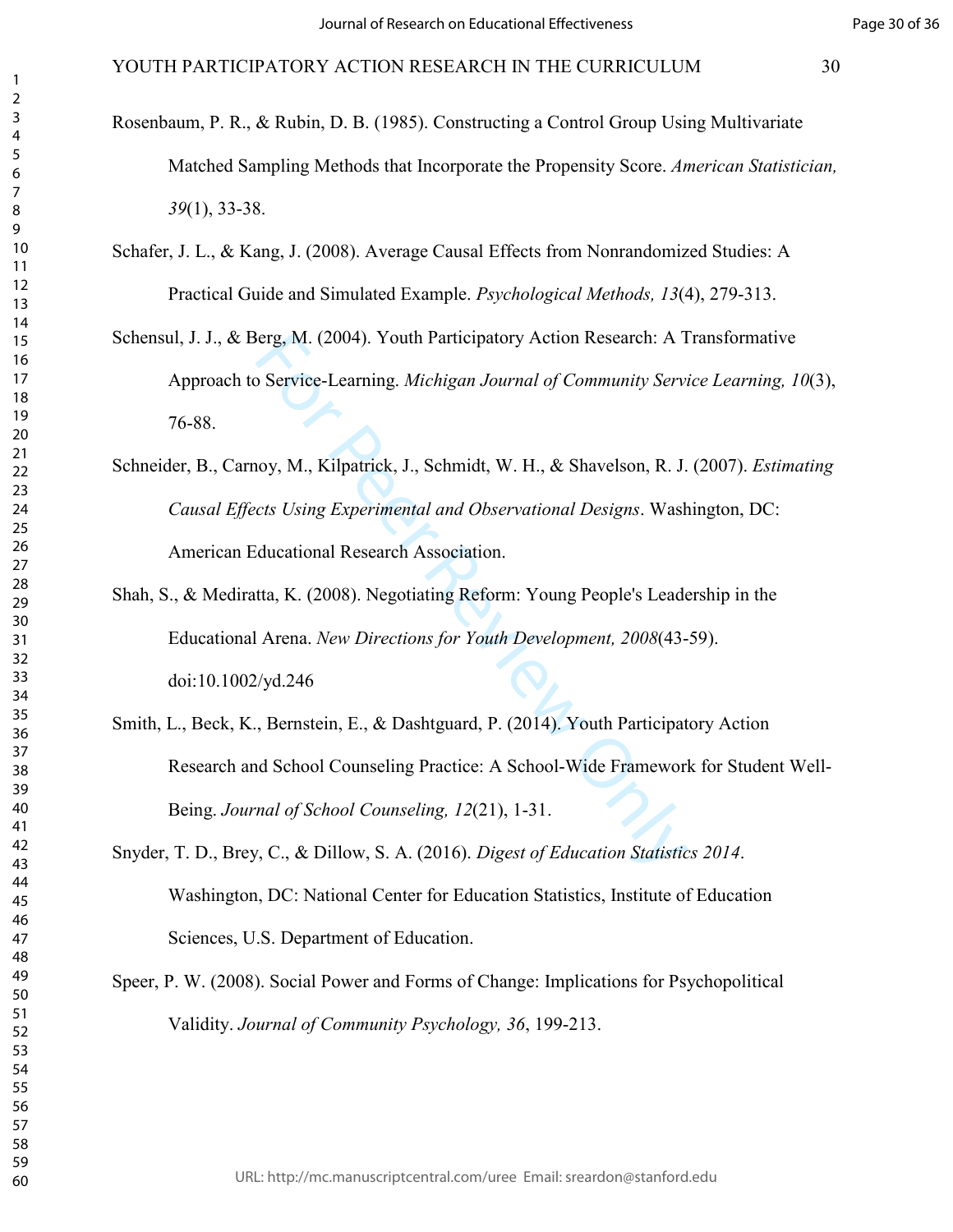Steiner, P. M., Cook, T. D., Shadish, W. R., & Clark, M. H. (2010). The Importance of Covariate Selection in Controlling for Selection Bias in Observational Studies. *Psychological Methods, 15*(3), 250-267.

# Steiner, P. M., & Kim, Y. (In press). The Mechanics of Omitted Variable Bias: Bias Amplification and Cancellation of Offsetting Biases. *Journal of Causal Inference*.

Taines, C. (2012). Intervening in Alienation: The Outcomes for Urban Youth of Participating in School Activism. *American Educational Research Journal, 49*(1), 53-86. doi:10.3102/0002831211411079

Intervening in Alienation: The Outcomes for Urban Youth<br>vism. American Educational Research Journal, 49(1), 53-<br>//0002831211411079<br>Student Voice for School-Climate Improvement: A Case S<br>ool. Journal of Community & Applied Voight, A. (2015). Student Voice for School-Climate Improvement: A Case Study of an Urban Middle School. *Journal of Community & Applied Social Psychology, 25*, 310-326. doi:10.1002/casp.2216

Voight, A., & Torney-Purta, J. (2013). A Typology of Youth Civic Engagement in Urban Middle Schools. *Applied Developmental Science, 17*(4), 198-212. doi:10.1080/10888691.2013.836041

Wang, M.-T., & Holcombe, R. (2010). Adolescents' perceptions of school environment, engagement, and academic achievement in middle school. *American Educational Research Journal, 47*(3), 633-662. doi: doi:10.3102/0002831209361209

Watts, R. J., Diemer, M. A., & Voight, A. (2011). Critical consciousness: current status and future directions. *New Directions for Child & Adolescent Development, 2011*(134), 43- 57. doi:10.1002/cd.310

Watts, R. J., Griffith, D. M., & Abdul-Adil, J. (1999). Sociopolitical Development as an Antidote for Oppression--Theory and Action. *American Journal of Community Psychology, 27*(2), 255-271.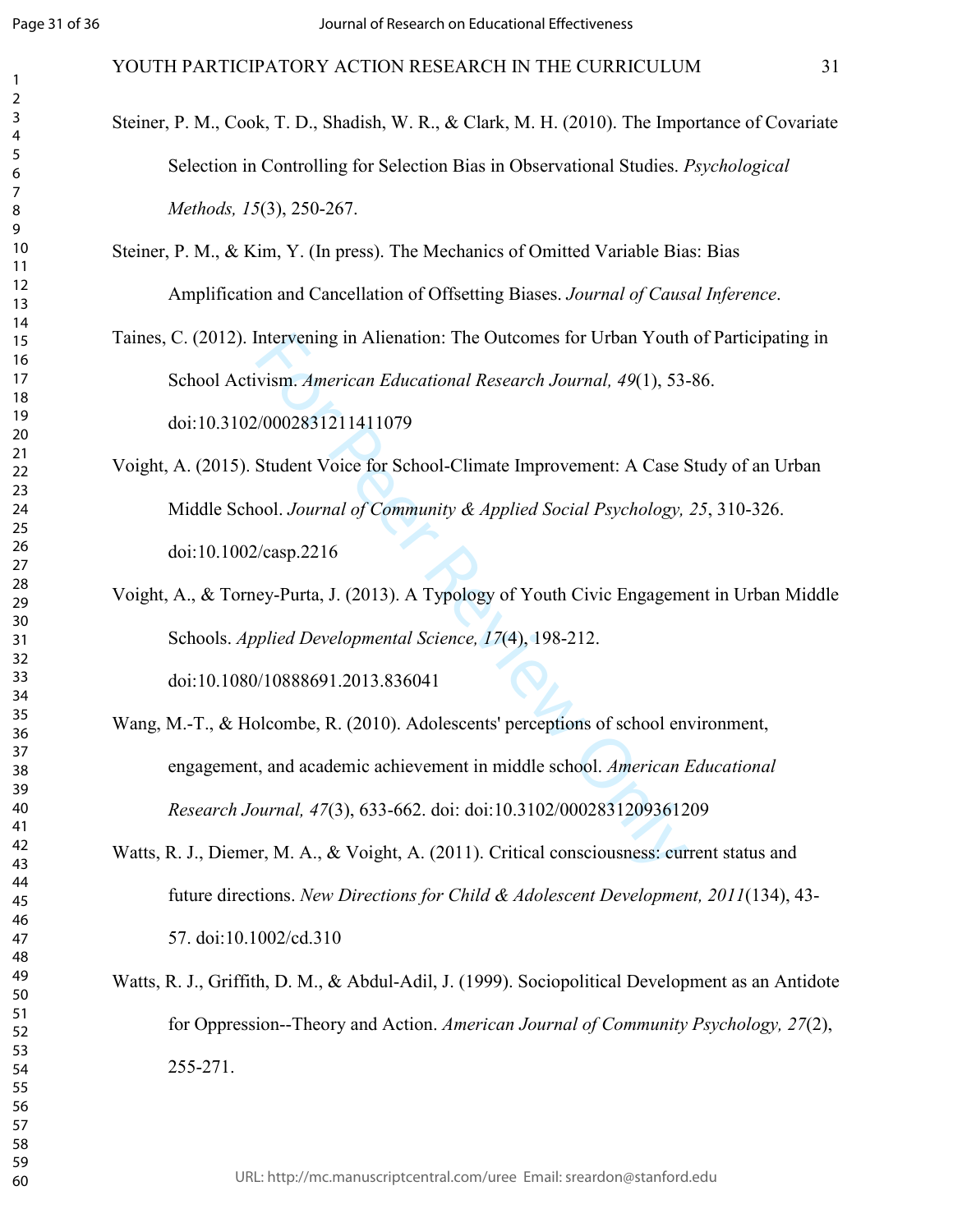What Works Clearinghouse. (2014). *Procedures and Standards Handbook* (3.0 ed.).

Washington, DC: U.S. Department of Education, Institute for Education Sciences, National Center for Education Evaluation and Regional Assistance.

Wirkala, C., & Kuhn, D. (2011). Problem-Based Learning in K-12 Education: Is it Effective and How Does it Achieve its Effects? *American Educational Research Journal, 48*(5), 1157- 1186. doi:10.3102/0002831211419491

TO PROVISOR DAY

URL: http://mc.manuscriptcentral.com/uree Email: sreardon@stanford.edu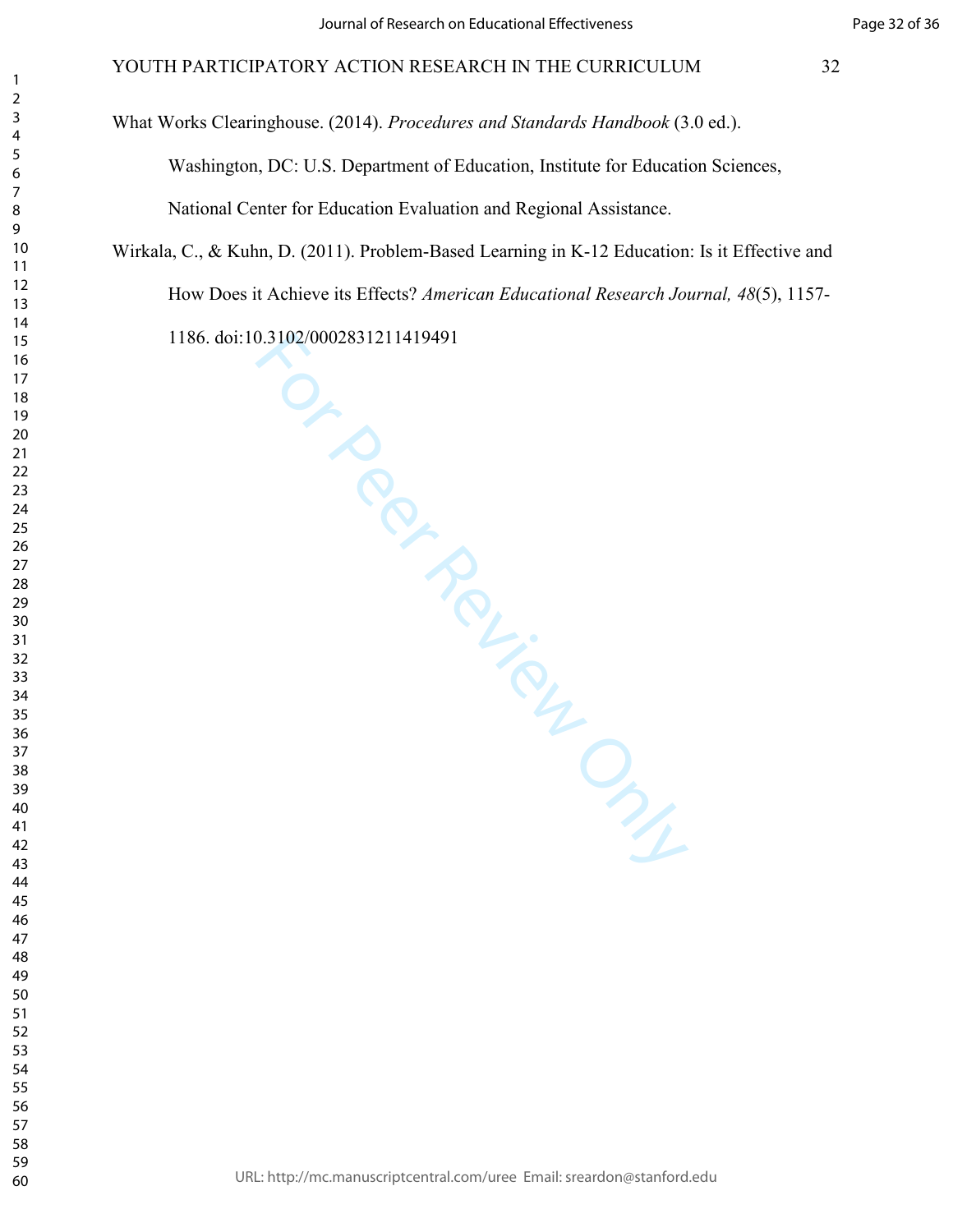$\mathbf{1}$  $\overline{2}$ 3  $\overline{4}$ 5 6  $\overline{7}$ 8 9

# YOUTH PARTICIPATORY ACTION RESEARCH IN THE CURRICULUM 33

| <b>Table 1.</b> Descriptive statistics, by YPAR course participation, pre-matching |               |             |        |                |               |               |  |
|------------------------------------------------------------------------------------|---------------|-------------|--------|----------------|---------------|---------------|--|
|                                                                                    |               | <b>YPAR</b> |        | Control        |               | Combined      |  |
|                                                                                    |               | $(n = 153)$ |        | $(n = 6, 187)$ |               | $(n = 6,340)$ |  |
|                                                                                    | M             | SD          | M      | SD             | M             | SD            |  |
| Attendance rate                                                                    | 95.75         | 4.26        | 94.91  | 6.80           | 94.93         | 6.75          |  |
| Discipline referral rate                                                           | 0.14          | 0.44        | 0.40   | 1.43           | 0.39          | 1.41          |  |
| Reading test score <sup>a</sup>                                                    | 229.24        | 9.25        | 217.34 | 15.25          | 218.69        | 15.08         |  |
| Attendance rate, prior year                                                        | 95.92         | 4.72        | 94.91  | 7.41           | 94.94         | 7.36          |  |
| Discipline referral rate, prior year                                               | 0.10          | 0.32        | 0.58   | 1.94           | 0.57          | 1.91          |  |
| Reading test score, prior year <sup>a</sup>                                        | 226.09        | 10.19       | 216.67 | 15.95          | 217.11        | 14.72         |  |
| Days enrolled in district                                                          | 175.15        | 19.69       | 170.08 | 31.43          | 170.20        | 31.21         |  |
| Days enrolled in district, prior year                                              | 177.95        | 12.86       | 171.97 | 27.84          | 172.11        | 27.59         |  |
| Suspension rate, prior year                                                        | 0.02          | 0.11        | 0.10   | 0.40           | 0.10          | 0.40          |  |
|                                                                                    | $\frac{0}{0}$ |             | $\%$   |                | $\frac{0}{0}$ |               |  |
| Free or reduced-price lunch                                                        |               | 76.47       |        | 73.44          |               | 73.52         |  |
| Male                                                                               |               | 26.47       |        | 53.22          |               | 52.59         |  |
| Asian or pacific islander                                                          |               | 4.71        |        | 3.30           |               | 3.33          |  |
| <b>Black</b>                                                                       |               | 5.29        |        | 8.73           |               | 8.61          |  |
| Latino/a                                                                           |               | 54.71       |        | 52.63          |               | 52.69         |  |
| White                                                                              |               | 32.94       |        | 31.39          |               | 31.44         |  |
| Grade 9                                                                            |               | 20.26       |        | 21.84          |               | 21.80         |  |
| Grade 10                                                                           |               | 14.38       |        | 25.05          |               | 24.79         |  |
| Grade 11                                                                           |               | 32.03       |        | 26.56          |               | 26.69         |  |
| Grade 12                                                                           |               | 33.33       |        | 26.56          |               | 26.72         |  |

# **Table 1.** Descriptive statistics, by YPAR course participation, pre-matching

Grade 12 33.33 26.56 26.72<br>
<sup>a</sup>The sample size for reading test scores was 1,305 (34 YPAR, 1,271 control)

TRU-SOUTH ONLY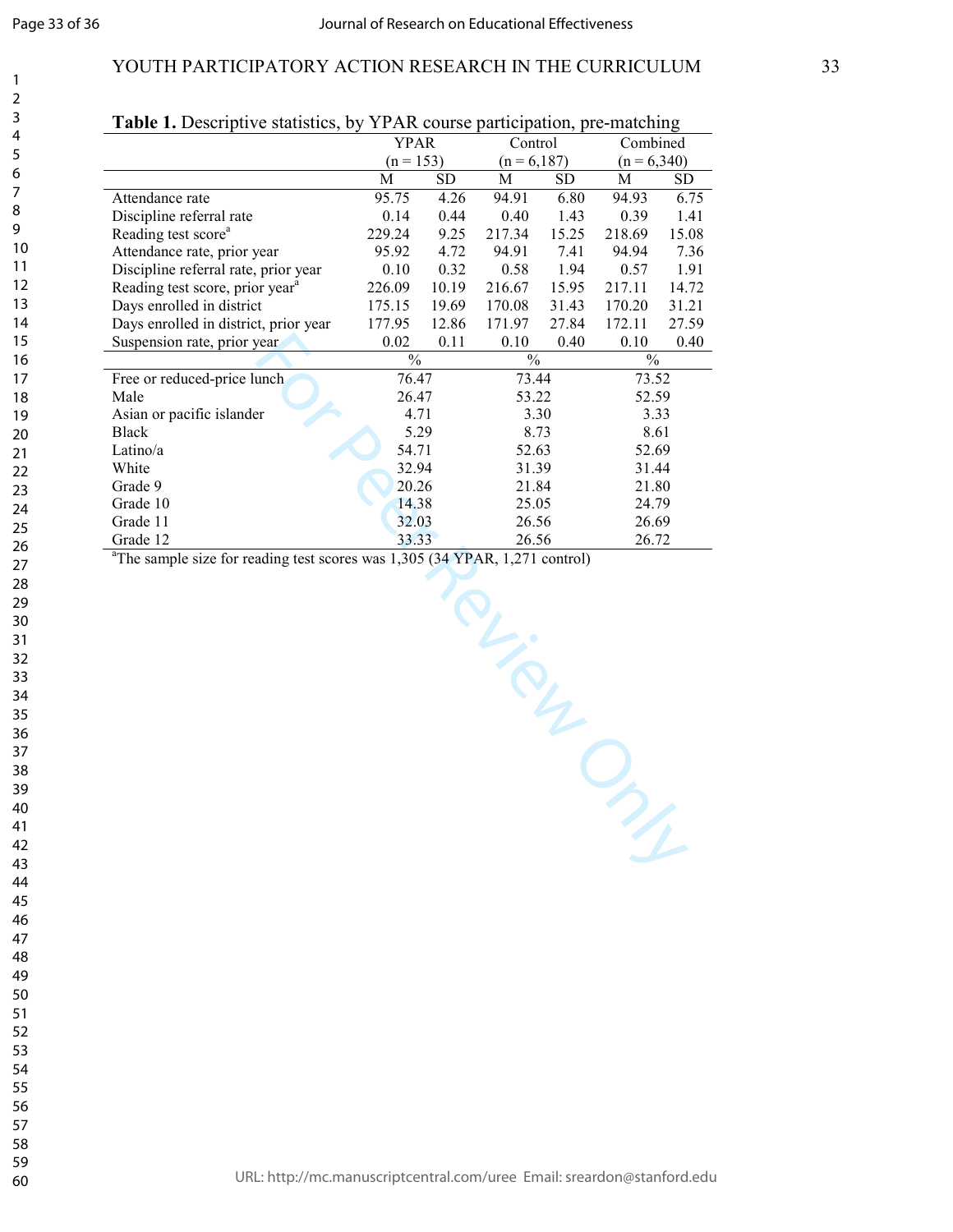|                                       | Pre-Matching |                              |             | Post-Matching |          |          |
|---------------------------------------|--------------|------------------------------|-------------|---------------|----------|----------|
|                                       | <b>YPAR</b>  | Control                      | <b>YPAR</b> | Control       |          |          |
| Covariate                             | $(n = 153)$  | $(n = 6,187)$<br>$(n = 149)$ |             | $(n = 3,837)$ | %bias    | $V(T)$ / |
|                                       | M            | M                            | M           | M             |          | V(C)     |
| Attendance rate, prior year           | 95.92        | 94.91                        | 96.04       | 96.23         | $-4.01$  | 0.84     |
| Discipline referral rate, prior year  | 0.10         | 0.58                         | 0.10        | 0.13          | $-9.09$  | 0.67     |
| Days enrolled in district             | 175.15       | 170.08                       | 175.02      | 175.01        | 0.03     | 0.79     |
| Days enrolled in district, prior year | 177.95       | 171.97                       | 177.90      | 176.26        | 10.01    | 0.47     |
| Suspension rate, prior year           | 0.02         | 0.10                         | 0.02        | 0.02          | $-3.58$  | 0.51     |
|                                       | %            | %                            | $\%$        | %             |          |          |
| Free or reduced-price lunch           | 76.47        | 73.44                        | 77.85       | 75.16         | 6.34     |          |
| Male                                  | 26.80        | 53.22                        | 25.50       | 47.67         | $-47.21$ |          |
| Asian or pacific islander             | 4.58         | 3.30                         | 4.03        | 3.78          | 1.28     |          |
| Black                                 | 3.92         | 8.73                         | 3.36        | 4.53          | $-6.05$  |          |
| Latino/a                              | 55.56        | 5.26                         | 57.05       | 58.20         | $-2.32$  |          |
| Grade 9                               | 20.26        | 21.84                        | 20.81       | 23.48         | $-6.44$  |          |
| Grade 10                              | 14.38        | 25.05                        | 14.77       | 16.99         | $-6.09$  |          |
| Grade 11                              | 32.07        | 26.56                        | 31.54       | 29.16         | 5.17     |          |

|                                                           | Table 2. Covariate balance between YPAR and control groups for analyses of attendance and |
|-----------------------------------------------------------|-------------------------------------------------------------------------------------------|
| discipline referral rates, pre-matching and post-matching |                                                                                           |

We samples Ct Review Only Notes: "%bias" is the standardized percent bias between the post-matching samples; " $V(T)/V(C)$ " is the variance ratio between the post-matching samples

URL: http://mc.manuscriptcentral.com/uree Email: sreardon@stanford.edu

58 59 60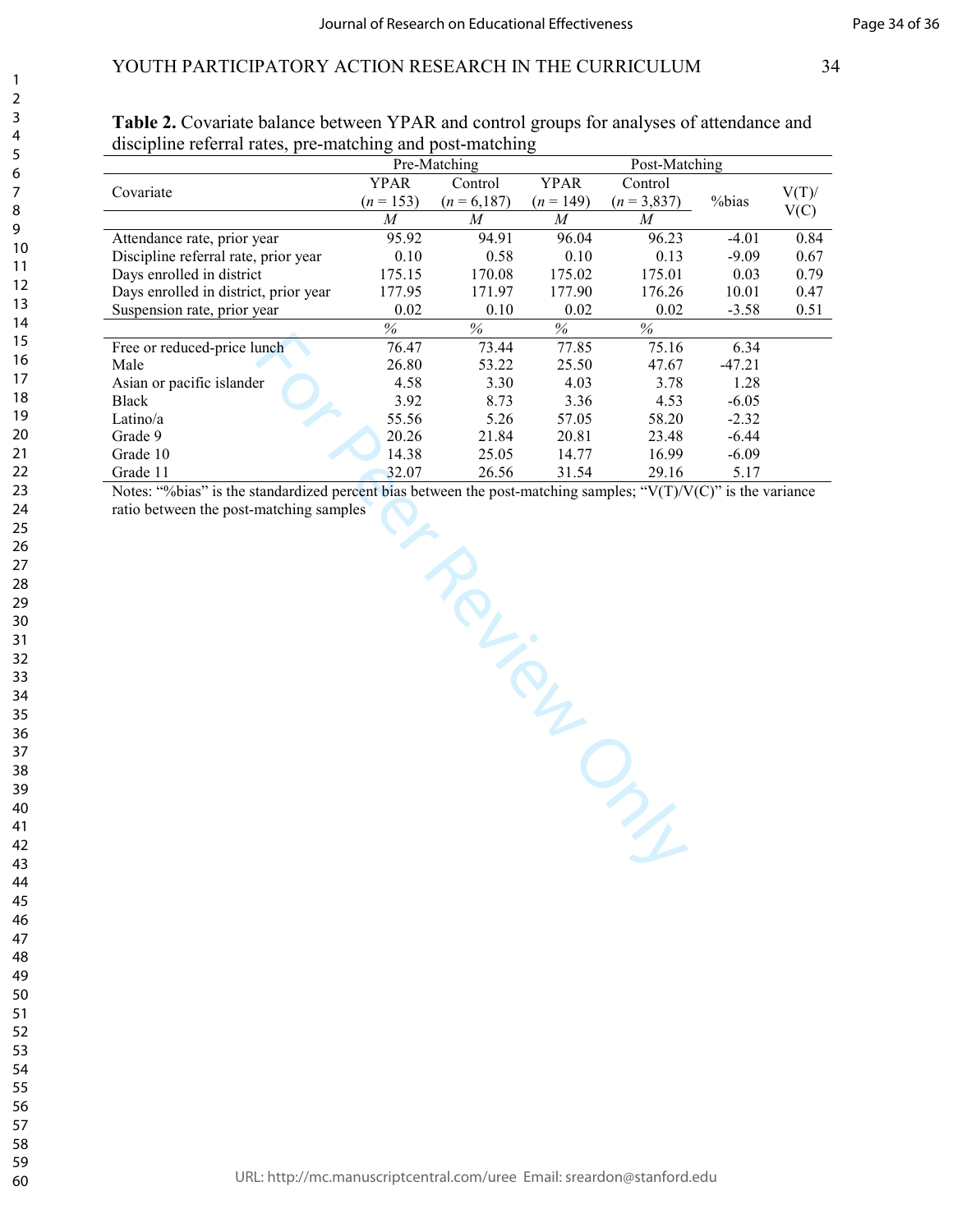# YOUTH PARTICIPATORY ACTION RESEARCH IN THE CURRICULUM 35

|                                       |             | Pre-Matching |             |             |          |          |
|---------------------------------------|-------------|--------------|-------------|-------------|----------|----------|
| Covariate                             | <b>YPAR</b> | Control      | <b>YPAR</b> | Control     |          | $V(T)$ / |
|                                       | $(n = 34)$  | $(n=1,271)$  | $(n = 34)$  | $(n = 359)$ | %bias    | V(C)     |
|                                       | M           | M            | M           | M           |          |          |
| Reading test score, prior year        | 226.09      | 216.87       | 224.96      | 223.12      | 15.65    | 0.74     |
| Attendance rate, prior year           | 96.11       | 95.85        | 96.41       | 96.90       | $-11.57$ | 1.91     |
| Discipline referral rate, prior year  | 0.16        | 0.90         | 0.09        | 0.15        | $-13.79$ | 0.52     |
| Days enrolled in district             | 180.00      | 178.56       | 180.00      | 180.00      | 0.00     | 1.00     |
| Days enrolled in district, prior year | 179.94      | 176.55       | 179.92      | 179.74      | 12.28    | 0.04     |
| Suspension rate, prior year           | 0.03        | 0.09         | 0.04        | 0.02        | 15.32    | 1.51     |
|                                       | $\%$        | $\%$         | $\%$        | $\%$        |          |          |
| Free or reduced-price lunch           | 70.59       | 80.25        | 69.23       | 80.50       | $-25.89$ |          |
| Male                                  | 14.71       | 51.61        | 11.54       | 20.33       | $-24.00$ |          |
| Asian or pacific islander             | 2.94        | 2.83         | 3.85        | 3.34        | 2.68     |          |
| <b>Black</b>                          | 2.94        | 6.61         | 0.00        | 0.84        | $-12.96$ |          |
| Latino/a                              | 58.82       | 57.91        | 69.23       | 67.69       | 3.29     |          |
| Grade 9                               | 67.65       | 67.19        | 57.69       | 54.60       | 6.18     |          |
| Grade 10                              | 32.35       | 32.81        | 42.31       | 45.40       | $-6.18$  |          |

Table 3. Covariate balance between YPAR and control groups for analysis of reading test scores, pre-matching and post-matching

 $\frac{32.35}{\text{percent bias between the post-matching samples}}$ ,  $\frac{42.31}{\text{vV(T)/V(C)}^2}$  is the varia<br>the solution of the post-matching samples;  $\frac{42.31}{\text{vV(T)/V(C)}^2}$  is the varia<br>the varia Notes: "%bias" is the standardized percent bias between the post-matching samples; "V(T)/V(C)" is the variance ratio between the post-matching samples